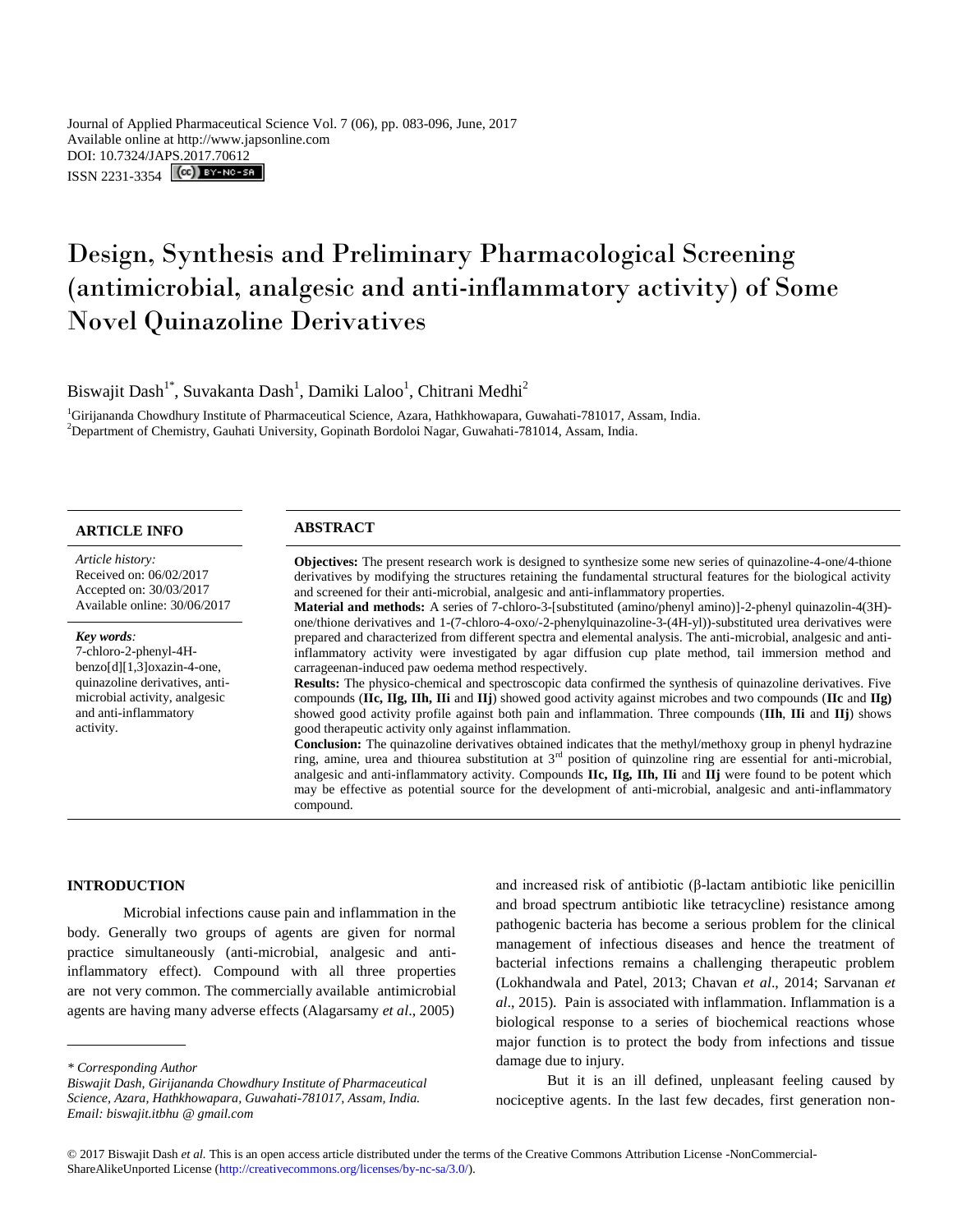steroidal anti-inflammatory drugs (NSAIDs) had become well established in the treatment of pain and inflammation. Research was going on in these areas which lead to the discovery of second and third generation NSAIDs. From that study, some quinazoline derivative drugs are evolved as third generation NSAIDs such as proquazone, fluproquazone etc. It has been found that the pharmacological profile (anti-inflammatory response) of proquazone is quiet remarkable as compared to indomethacin (Chandrika *et al*., 2008). But the chronic uses of NSAIDs cause various adverse effects such as bleeding, gastro-intestinal lesion and nephrotoxicity as revealed through literature (Hemlatha and Girija, 2011).

The application of heteroaromatic compounds in the field of medicinal chemistry has been recognized and has been studied experimentally due to potent pharmacological activity. Heterocyclic compounds containing nitrogen performs a broad spectrum of biological activity (El-Gazzar *et al*., 2009). Hence the search of our interest is based on the undiscovered synthetically accessible heterocyclic template which is capable of bearing potential pharmacophoric group to elicit and enhance pharmacological activity such as chemotherapeutic, analgesic and anti-inflammatory principle.

In the recent years, the chemistry of quinazoline and its derivatives has received considerable attention owing to their synthetic and effective biological importance. The connection between a wide spectrum of biological activities and compounds containing quinazoline moiety has been known and is well documented in the literature. So with proven pharmacological significance, quinazoline scaffold has taken wide attention for the investigators and their efforts were quite significant as mentioned in the literature and it clearly demonstrate the remarkable potential of quinazoline derivatives as source of useful pharmacophore for the new drug discovery.

In the literature, it has been reported that the quinazoline and its derivatives possesses a wide range of biological activities such as anti-convulsant (Adel S *et al*., 2012; Srivastava and Kumar, 2004; Jatav *et al*., 2008; Sarvanan *et al*., 2012), Central nervous system (CNS) depressant (Kashaw *et al*., 2009; Jatav *et al*., 2008; Kashaw *et al*., 2008), anti-cancer (Adel *et al*., 2010), anti-tubercular (Mosaad *et al*., 2004) and anti-malarial activity (Jiang *et al*., 2005). By analyzing the structural activity relationship (SAR) of synthesized quinazoline derivatives from literature survey, it revealed that substitution of different heterocyclic moieties at  $2<sup>nd</sup>$  or  $3<sup>rd</sup>$  position of quinazoline nucleus alters the biological activity (Patel and Patel, 2011). Quinazoline-4(3H)-one with substituted phenyl ring, bridged phenyl rings at position 3 was reported to be linked with anti-microbial activity (Abdel-Rahman *et al*., 1997; Hassan *et al*., 1991). It has also been found that substitution at 2 and 3 position of quinazoline derivative is having significant analgesic and anti-inflammatory activity (Hemlatha and Girija, 2011). In the present study, we attempt to design and synthesize isomeric new series of quinazoline-4-one/4 thione derivatives by structural modifications retaining the essential structural features for the activity and evaluated for their anti-microbial, analgesic and anti-inflammatory activity in order to identify new candidates that may me potent and selective with lesser toxic effects.

# **MATERIAL AND METHODS**

#### **Chemicals and Instrumentation**

The synthesis of the target compounds was accomplished as illustrated in the Figure 2. The compounds were synthesized according to the procedure given in the respective literature (Hemlatha and Girija, 2011; Adel *et al*., 2010; Ilangovan *et al*., 2010). All the reagents and solvents used in the study were of analytical grade purity and procured from Sigma Aldrich Pvt. Ltd. (India). The progress of the reaction was monitored by thin layered chromatography with hexane: ethyl acetate (3:2) as the mobile phase and performed on silica gel 60  $F_{254}$  aluminium sheets (Merck Ltd., Germany) and the products were purified by recrystallization. Melting points were determined in open capillaries using Stuart SMP10 (Barloworld Scientific Ltd., UK), electrothermal melting point apparatus. IR spectra were recorded on Shimadzu 8400S FTIR (Schimadzu Corporation, Japan) Spectrophotometer using KBr pallets and were recorded in  $cm<sup>-1</sup>$ .  ${}^{1}$ H NMR (400.13MHz) spectra were acquired on a Bruker Avance II-400 NMR Spectrophotometer using TMS as the internal standard and the chemical shifts were recorded in δ. The mass spectrum was obtained on WATER ZQ-4000 mass spectrophotometer. Elemental analysis for C, H and N were performed on PERKIN ELMER 2400 SERIES-II CHN Analyzer.

# **EXPERIMENT**

#### **Method of synthesis**

# *Synthesis of 7-chloro-2-phenyl-4H-benzo[d] [1, 3] oxazin-4-one (I): (Intermediate)*

4-chloroanthranilic acid (0.01 mole) was dissolved in dry pyridine (30 ml) by stirring slowly at room temperature. The solution was cooled to 0°C and a solution of benzoyl chloride (0. 02 mole) in dry pyridine (30 ml) was added slowly with constant stirring. After this addition, the reaction mixture was further stirred for half an hour at room temperature and set aside for 1hr. The pasty mass obtained was diluted with water (50 ml) and treated with aqueous sodium bicarbonate solution. When the effervescence ceased, the precipitate obtained was filtered off and washed with water, dried and recrystallized from diluted ethanol (Ilangovan *et al*., 2010)

#### *General Procedure for the synthesis of compounds, IIa-IIj*

7-chloro-2-phenyl-4H-benzo[d][1,3]oxazin-4-one (0.01 mol) and substituted phenyl hydrazine derivatives /hydrazine hydrate/semicarbazide/thiosemicarbazide (0.01 mol) were refluxed for 3 hrs in presence of glacial acetic acid. The reaction mixture was allowed to cool at room temperature. The crude product was recrystallized using absolute alcohol to afford the target compounds IIa-IIj (Hemlata *et al*., 2011).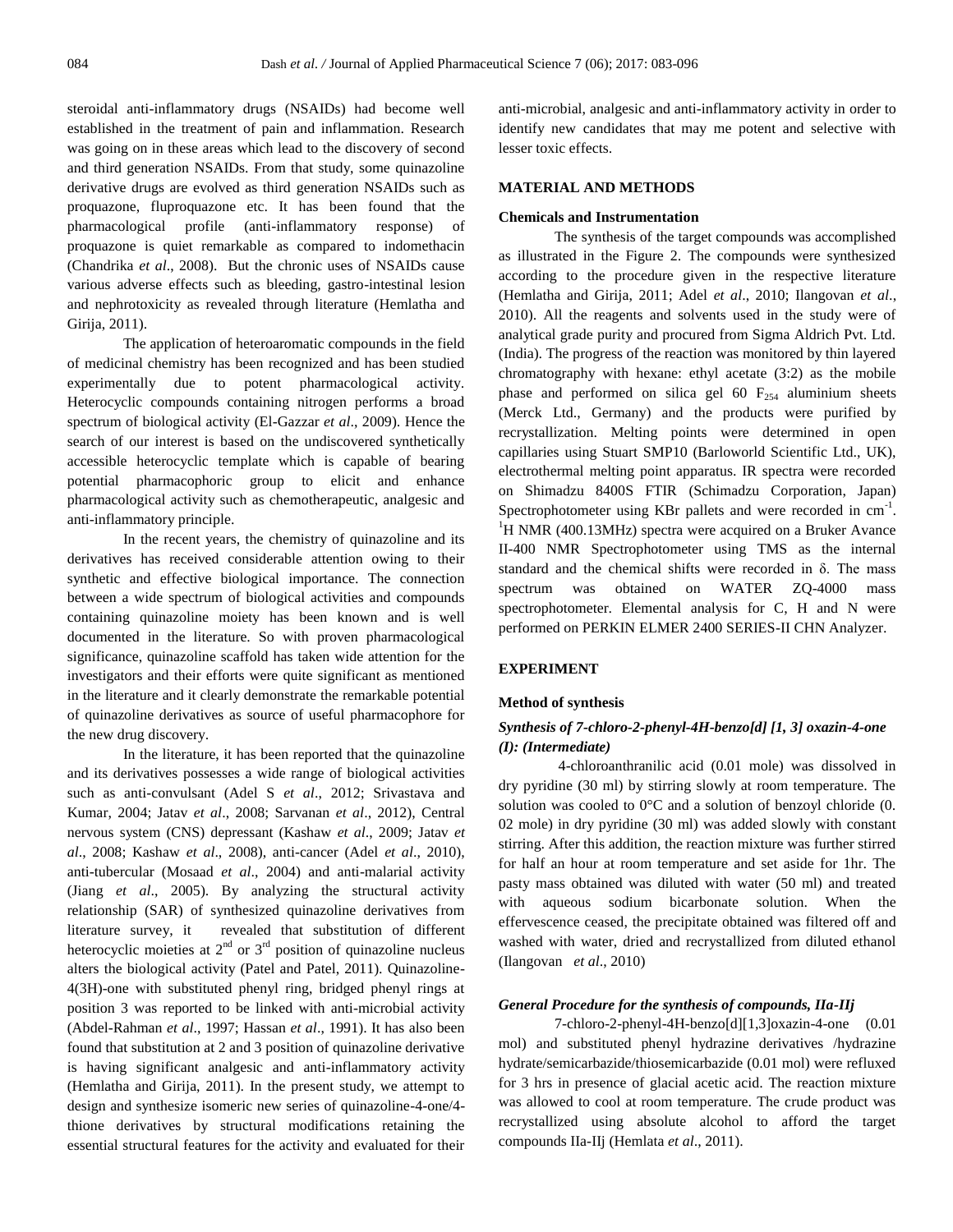#### *General Procedure for the synthesis of compounds, IIIa-IIIj*

A mixture of 7-chloro-(3-amino/substituted phenyl amino)-2-phenyl quinazoline-4 (3H)-one/1-(7-chloro-4-oxo-2 phenylquinazolin-3(4H)-yl-urea/thiourea (10 mmol, 2.70 kg) and phosphorus penta sulphide (1 mmol, 2.43 g) was heated under reflux in anhydrous xylene (100 ml) for 12 hrs. The reaction mixture was filtered while hot, the solvent was evaporated and the residue was triturated with dimethyl sulphoxide (10 ml) and filtered.

The clear filtrate was poured into ice water, dried and recrystallised from ethanol to afford the target compounds IIIa-IIIj (Adel *et al*., 2010).

#### *Compound I (7-chloro-2-phenyl-4H-benzo[d] [1, 3] oxazin-4 one)*

White powder (Methanol); 4-chloroanthranilic acid (0.01 mol) was dissolved in dry pyridine (30 ml) by stirring slowly at room temperature. The solution was cooled to 0°C and a solution of benzoyl chloride (0.02 mol) in dry pyridine (30 ml) was added slowly with constant stirring. After this addition, the reaction mixture was further stirred for half an hour at room temperature and set aside for 1hr. The pasty mass obtained was diluted with water (50 ml) and treated with aqueous sodium bicarbonate solution. When the effervescence ceased, the precipitate obtained was filtered off and washed with water, dried and recrystallized from diluted ethanol as a white solid. (Yield: 61.2%); m.p 156- 158°C; IR (KBr cm<sup>-1</sup>) vmax: Ar-CH stretch (3072 cm<sup>-1</sup>), C=O  $(1751 \text{ cm}^{-1})$ , C=N  $(1592 \text{ cm}^{-1})$ , cyclic C-O-C stretch  $(1060 \text{ cm}^{-1})$ , C-Cl (680 cm<sup>-1</sup>); <sup>1</sup>H NMR (DMSO-d6, 400.13 MHz):  $\delta$ 7.31-7.69 (m, 5H, Ar-H), 7.52-8.20 (t, 5H, Ar-H); MS m/z: 262.12 (M+),  $C_{14}H_8CINO_2$  (Calcd. 257.67); Anal calcd. (%) C, 65.26; H, 3.13; N, 5.44; Found: C, 65.67; H, 3.52; N, 5.84.

# *Compound II<sup>a</sup> (7-chloro-2-phenyl-3-(phenylamino) quinazolin-4(3H)-one)*

Reddish brown crystalline solid (methanol); 7-chloro-2 phenyl-4H-benzo[d][1,3]oxazin-4-one (0.01 mol) and phenyl hydrazine derivatives hydrate (0.01 mol) were refluxed for 3 hrs in presence of glacial acetic acid. The reaction mixture was allowed to cool at room temperature. The crude product was recrystallized using absolute alcohol as a reddish brown solid. (Yield:87.2%); m.p. 135-145<sup>0</sup>C; IR (KBr cm<sup>-1</sup>) vmax: Ar-CH<sub>stretch</sub> (3262 cm<sup>-1</sup>), C=O (1664 cm<sup>-1</sup>), C=N (1595 cm<sup>-</sup> <sup>1</sup>), N-NH<sub>stretch</sub> (3343 cm<sup>-1</sup>), C-Cl (689 cm<sup>-1</sup>), <sup>1</sup>H NMR (DMSO-d<sub>6</sub>, 400.13MHz), δ 7.491-7.601 (m, 5H, Ar-H ), 7.781-8.115 (m, 5H, Ar-H), 7.907-8.723 (t, 3H, Ar-H), 3.466 (s, 1H, N-H); MS m/z: 365.11 (M+);  $C_{20}H_{14}CIN_3O$  (Calcd. 347.8); Anal calcd. (%) C, 69.07; H, 4.06; N, 12.08; Found: C, 69.48; H, 4.48;N, 12.48.

# *Compound II<sup>b</sup> (7-chloro-2-phenyl-3- (o-chloro-phenylamino) quinazolin-4 (3H)-one)*

White crystalline solid (methanol); 7-chloro-2-phenyl-4H-benzo[d][1, 3]oxazin-4-one (0. 01 mol) and 2-chloro phenyl hydrazine (0.01 mol) have been refluxed for 3 hrs in presence of glacial acetic acid.

The reaction mixture was allowed to cool at room temperature. The crude product was recrystallized using absolute alcohol as white crystalline solid. (Yield: 57. 14%); m.p 168- 170<sup>0</sup>C; IR (KBr cm<sup>-1</sup>) vmax: Ar-CH<sub>stretch</sub> (3323 cm<sup>-1</sup>), C=O (1665 cm<sup>-1</sup>), C=N (1592 cm<sup>-1</sup>), N-NH<sub>stretch</sub> (3307 cm<sup>-1</sup>), C-Cl (676 cm<sup>-1</sup>), <sup>1</sup>H NMR (DMSO-d<sub>6</sub>, 400. 13MHz), δ 6.753-7.181 (m, 4H, Ar-H, ), 7.305-7.72 (t, 5H, Ar-H)**,** 7.52-7.907 (t, 3H, Ar-H), 4.56 (s, 1H, N-H), MS, m/z:382.02 (M+);  $C_{20}H_{13}C_{12}N_3O$  (Calcd. 382.24); Anal calcd. (%) C, 62.84;H, 3.43;N, 10.99; Found: C, 63.24;H, 3.85;N, 11.35.

# *Compound II<sup>c</sup> (7-chloro-2-phenyl-3- (o-methyl-phenylamino) quinazolin-4 (3H)-one)*

Light brown crystalline solid (methanol); 7-chloro-2 phenyl-4H-benzo[d] [1,3]oxazin-4-one (0. 01 mol) and 2-methyl phenyl hydrazine (0.01 mol) have been refluxed for 3 hrs in presence of glacial acetic acid. The reaction mixture was allowed to cool at room temperature. The crude product was recrystallized using absolute alcohol as light brown crystalline solid. (Yield: 67%); m.p 163-166<sup>0</sup>C; IR (KBr cm<sup>-1</sup>) vmax: Ar-CH<sub>stretch</sub> (3242 cm<sup>-</sup> <sup>1</sup>), C=O (1677 cm<sup>-1</sup>), C=N (1654 cm<sup>-1</sup>), N-NH<sub>stretch</sub> (3309 cm<sup>-1</sup>), C-CH<sub>3</sub> (2911 cm<sup>-1</sup>), <sup>1</sup>H NMR (DMSO-d6, 400.13MHz),  $\delta$  6.85-7.02 (m, 4H, Ar-H), 7.282-7.621 (m, 5H, Ar-H), 7.653-7.91 (t, 3H, Ar-H), 3.818 (s, 1H, N-H), 2.51 (s, 1H, Ar-CH3), MS, m/z: 361.23  $(M+)$ ; C<sub>20</sub>H<sub>13</sub>Cl<sub>2</sub>N<sub>3</sub>O (Calcd. 361.82); Anal calcd. (%) C, 69.71; H, 4.46; N, 11.61; Found: C, 70.12; H, 4.87; N, 12.04.

# *Compound IId (7-chloro-2-phenyl-3- (p-chloro-phenylamino) quinazolin-4 (3H)-one)*

Brown crystalline solid (methanol) 7-chloro-2-phenyl-4H-benzo[d][1,3]oxazin-4-one (0.01 mol) and *p*-chloro phenyl hydrazine (0.01 mol) were refluxed for 3 hrs in presence of glacial acetic acid. The reaction mixture was allowed to cool at room temperature. The crude product was recrystallized using absolute alcohol as brown crystalline solid. (Yield: 91.67%); m. p 171- 174<sup>0</sup>C; IR (cm<sup>-1</sup>);  $v_{\text{max}}$  Ar-CH<sub>stretch</sub> (3010 cm<sup>-1</sup>), C=O (1665 cm<sup>-1</sup>), C=N (1594 cm<sup>-1</sup>), N-NH<sub>stretch</sub> (3240 cm<sup>-1</sup>), C-Cl (698 cm<sup>-1</sup>), <sup>1</sup>H NMR (DMSO-d6, 400.13MHz), δ 6. 743-7.23 (m, 4H, Ar-H, ), 7.352-7.68 (t, 4H, Ar-H)**,** 7.54-7.907 (t, 3H, Ar-H), 4.43 (s, 1H, N-H), MS, m/z:382. 07 (M+);  $C_{20}H_{13}Cl_2N_3O$  (Calcd. 382.24); Anal calcd. (%) C, 62.84; H, 3.42; N, 10.99; Found: C, 63.14; H, 3.82; N, 11.12.

# *Compound IIe (7-chloro-2-phenyl-3- (p-bromo-phenylamino) quinazolin-4 (3H)-one)*

Brown crystalline solid (methanol); 7-chloro-2-phenyl-4H-benzo[d][1,3]oxazin-4-one (0.01mol) and p-bromo phenyl hydrazine (0.01 mol) were refluxed for 3 hrs in presence of glacial acetic acid. The reaction mixture was allowed to cool at room temperature. The crude product was recrystallized using absolute alcohol as brown crystalline solid. (Yield: 91.67%); m.p 172- 175<sup>°</sup>C;  $\lambda$ max (nm) 274; IR (KBr cm<sup>-1</sup>) vmax: Ar-CH<sub>stretch</sub> (3271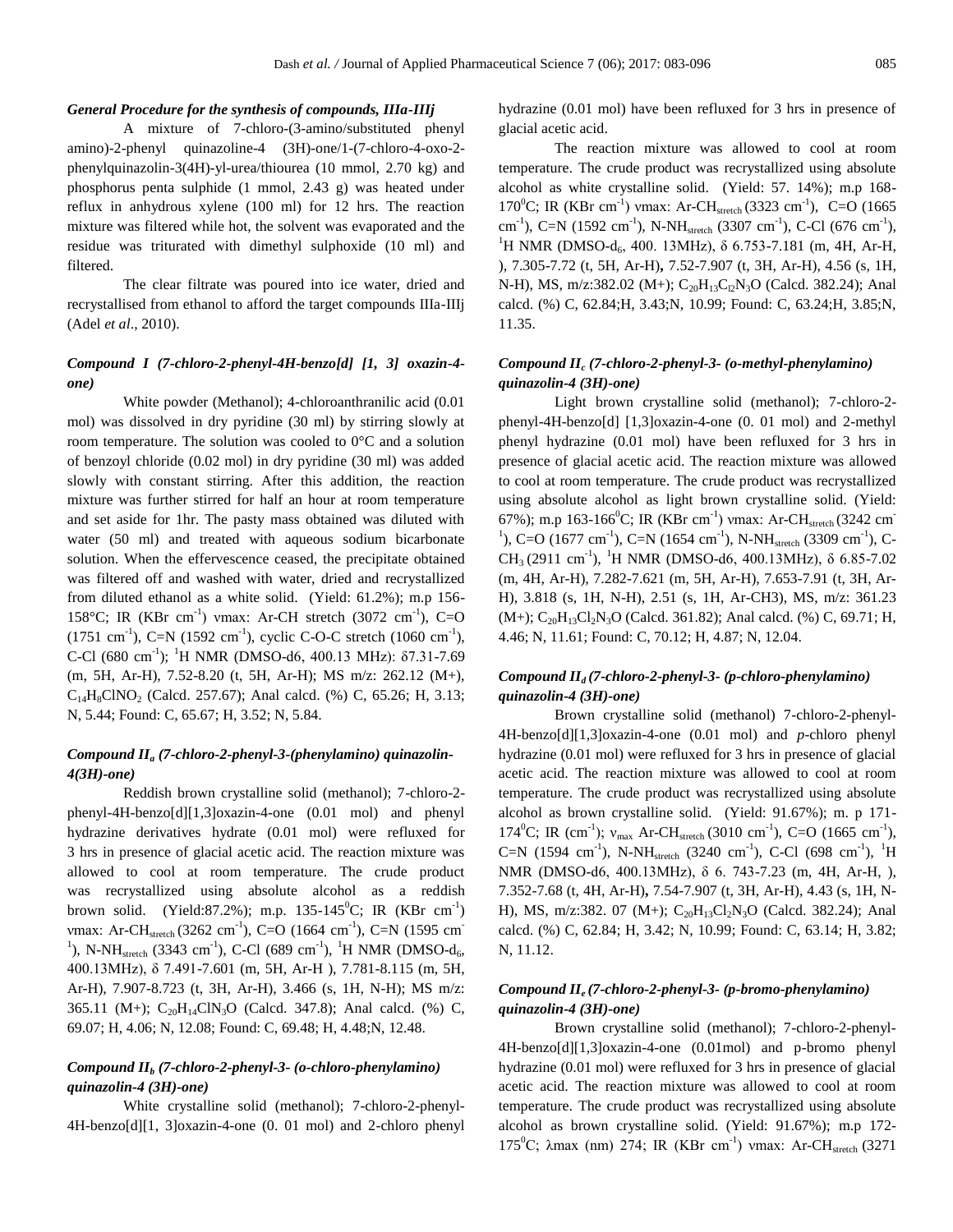cm<sup>-1</sup>), C=O (1691 cm<sup>-1</sup>), C=N (1645 cm<sup>-1</sup>), N-NH<sub>stretch</sub> (3332 cm<sup>-1</sup>), C-Br (693 cm<sup>-1</sup>), <sup>1</sup>H NMR (DMSO-d6, 400.13MHz),  $\delta$  6.52-7.24 (m, 5H, Ar-H), 7.43-7.62 (m, 4H, Ar-H)**,** 7.42-7.85 (m, 3H, Ar-H), 4.42 (s, 1H, N-H), MS, m/z: 412.85 (M+);  $C_{20}H_{13}BrClN_3O$  (Calcd. 426.69); Anal calcd. (%) C, 56.3; H, 3.07; N, 9.85; Found: C, 56.72; H, 3.48; N, 10.25.

# *Compound IIf (7-chloro-2-phenyl-3- (p-nitro-phenylamino) quinazolin-4 (3H)-one)*

Reddish brown solid (methanol); 7-chloro-2-phenyl-4Hbenzo[d][1, 3]oxazin-4-one (0.01mol) and p-nitro phenyl hydrazine (0.01 mol) were refluxed for 3 hrs in presence of glacial acetic acid. The reaction mixture was allowed to cool at room temperature. The crude product was recrystallized using absolute alcohol as brown crystalline solid. Yield: 80%); m.p 171-173°C; IR (KBr cm<sup>-1</sup>) vmax: Ar-CH<sub>stretch</sub> (3250 cm<sup>-1</sup>), C=O (1650 cm<sup>-1</sup>), C=N (1592 cm<sup>-1</sup>), N-NH<sub>stretch</sub> (3341 cm<sup>-1</sup>), C-Cl (682 cm<sup>-1</sup>), <sup>1</sup>H NMR (DMSO-d<sub>6</sub>, 400.13MHz), δ 6. 94-7.31 (t, 5H, Ar-H), 6.96-8.12 (m, 5H, Ar-H), 7.5-7.81 (t, 3H, Ar-H), 3.90 (s, 1H, N-H), MS, m/z: 378.15 (M+);  $C_{20}H_{13}CIN_4O_3$  (Calcd. 392.8); Anal calcd. (%) C, 61.16; H, 3.34; N, 14.26; Found: C, 62.12; H, 4.15; N, 14.67.

# *Compound II<sup>g</sup> (7-chloro-2-phenyl-3- (p-methoxy-phenylamino) quinazolin-4 (3H)-one)*

Brownish yellow solid (methanol); 7-chloro-2-phenyl-4H-benzo[d][1, 3]oxazin-4-one (0. 01 mol) and p-methoxy phenyl hydrazine (0. 01 mol) were refluxed for 3 hrs in presence of glacial acetic acid. The reaction mixture was allowed to cool at room temperature.

The crude product was recrystallized using absolute alcohol as brown yellow solid. Yield: 92%); m. p 170-173°C; IR (KBr cm<sup>-1</sup>) vmax: Ar-CH<sub>stretch</sub> (3114 cm<sup>-1</sup>), C=O (1752 cm<sup>-1</sup>), C=N  $(1664 \text{ cm}^{-1})$ , N-NH<sub>stretch</sub>  $(3310 \text{ cm}^{-1})$ , OCH<sub>3</sub>-CH<sub>stretch</sub>  $(3008 \text{ cm}^{-1})$ , Ar-CH<sub>stretch</sub> (3271 cm<sup>-1</sup>), <sup>1</sup>H NMR (DMSO-d6, 400.13MHz),  $\delta$ 6.50-6.70 (m, 4H, Ar-H), 7.28-7.62 (m, 5H, Ar-H), 7.46-7.921 (t, 3H, Ar-H), 4.10 (s, 1H, N-H), 3.78 (s, 1H, Ar-OCH3), MS, m/z: 345.12 (M+);  $C_{21}H_{16}CIN_3O$  (Calcd. 361.82); Anal Calcd. (%) C, 66.76; H, 4.27; N, 11.12; Found: C, 67.16; H, 4.67; N, 11.54.

# *Compound IIh (3-amino-7-chloro-2-phenyquinazolin-4- (3H) one)*

Brown crystalline solid (methanol); 7-chloro-2-phenyl-4H-benzo[d][1,3]oxazin-4-one (0.01mol) and hydrazine hydrazine hydrate (0.01 mol) were refluxed for 3 hrs in presence of glacial acetic acid. The reaction mixture was allowed to cool at room temperature.

The crude product was recrystallized using absolute alcohol as brown yellow solid. (Yield: 92%); m. p 170-173°C; λmax (nm) 278; IR (KBr cm<sup>-1</sup>) vmax: Ar-CH<sub>stretch</sub> (3126 cm<sup>-1</sup>), C=O (1598 cm<sup>-1</sup>), C=N (1552 cm<sup>-1</sup>), N-NH<sub>stretch</sub> (3283 cm<sup>-1</sup>), C-Cl  $(696 \text{ cm}^{-1})$ , <sup>1</sup>H NMR (DMSO-d6, 400.13MHz),  $\delta$  7.21-7.56 (m, 5H, Ar-H), 7.42-7.87 (m, 3H, Ar-H), 2.40 (s, 1H, N-H), MS, m/z: 272.12 (M+);  $C_{14}$  H<sub>10</sub>ClN<sub>3</sub>O (Calcd. 271.7); Anal calcd. (%) C, 61.89; H, 3.71; N, 15.47; Found: C, 62.29; H, 4.12; N, 15.87.

# *Compound II<sup>i</sup> (1- (7-chloro-4-oxo-2-phenylquinazoline-3 (4Hyl)) urea)*

White crystalline solid (methanol); 7-chloro-2-phenyl-4H-benzo[d][1, 3]oxazin-4-one (0. 01mol) and semicarbazide (0. 01 mol) were refluxed for 3 hrs in presence of glacial acetic acid. The reaction mixture was allowed to cool at room temperature. The crude product was recrystallized using absolute alcohol as white crystalline solid. (Yield: 60%); m.p 165-167°C; IR (KBr cm<sup>-1</sup>) vmax: Ar-CH<sub>stretch</sub> (3199 cm<sup>-1</sup>), C=O (1671 cm<sup>-1</sup>), C=N (1593 cm<sup>-1</sup>), N-NH<sub>stretch</sub> (3027 cm<sup>-1</sup>), C-Cl (692 cm<sup>-1</sup>), <sup>1</sup>H NMR (DMSOd6, 400.13MHz), δ 7.25-7.58 (m, 5H, Ar-H), 7.37-7.86 (m, 3H, Ar-H), 5.80 (s, 1H, N-H), MS, m/z: 312.45 (M<sup>+</sup>); C<sub>15</sub> H<sub>11</sub>ClN<sub>4</sub>O<sub>2</sub> (Calcd. 314.72); Anal calcd. (%) C, 57.24; H, 3.52; N, 17.8; Found: C, 57.46; H, 3.94 ; N, 18.21.

# *Compound II<sup>j</sup> (1- (7-chloro-4-oxo-2-phenylquinazoline-3 (4Hyl))thiourea)*

White amorphous solid (methanol); 7-chloro-2-phenyl-4H-benzo[d][1,3]oxazin-4-one (0.01mol) and thiosemicarbazide (0.01 mol) were refluxed for 3 hrs in presence of glacial acetic acid. The reaction mixture was allowed to cool at room temperature.

The crude product was recrystallized using absolute alcohol as white crystalline solid. (Yield: 70%); m. p 162-165°C; IR (KBr cm<sup>-1</sup>) vmax: Ar-CH<sub>stretch</sub> (3126 cm<sup>-1</sup>), C=O (1644 cm<sup>-1</sup>), C=N (1552 cm<sup>-1</sup>), N-NH<sub>stretch</sub> (3432 cm<sup>-1</sup>), C-Cl (755 cm<sup>-1</sup>) <sup>1</sup>H NMR (DMSO-d6, 400.13MHz), δ 7.24-7.50 (m, 5H, Ar-H), 7.32- 7.78 (m, 3H, Ar-H), 2.30 (s, 1H, N-H), MS, m/z: 332. 15 (M+);  $C_{15}H_{11}CIN_4OS$  (Calcd. 330.79); Anal calcd. (%) C, 54.46; H, 3.35; N, 16.94; Found: C, 54.86; H, 3.35; N, 16.94.

# *Compound IIIa (7-chloro-2-phenyl-3- (phenylamino)-quinazolin-4 (3H)-thione)*

Light brown crystalline solid (methanol); A mixture of 7 chloro-2-phenyl-3- (phenylamino) quinazolin-4 (3H)-one (10 mmol,  $2.70 \text{ g}$ ) and phosphorus penta sulphide  $(1 \text{ mmol}, 2.43 \text{ g})$ was heated under reflux in anhydrous xylene (100 ml) for 12 hrs. The reaction mixture was filtered while hot, the solvent was evaporated and the residue was triturated with dimethyl sulphoxide (10 ml) and filtered. The clear filtrate was poured into ice water, dried and recrystallised from ethanol to form light brown crystalline solid. (Yield: 68%); m.p. 165-168°C; IR (KBr cm<sup>-1</sup>) vmax: Ar-CH<sub>stretch</sub> (3025 cm<sup>-1</sup>), C-N (1150 cm<sup>-1</sup>), C=N (1666 cm<sup>-1</sup>), C=S (1262 cm<sup>-1</sup>), C-Cl (735 cm<sup>-1</sup>), N-NH (bend) (3057 cm<sup>-1</sup>), <sup>1</sup>H NMR (DMSO-d6, 400.13MHz), δ 6.50-7.40 (m, 5H, Ar-H), 6.42- 7.71 (m, 5H, Ar-H), 7.15-7.50 (m, 3H, Ar-H), 3.8 (s, 1H, N-H), MS, m/z: 362.15 (M<sup>+</sup>); C<sub>20</sub>H<sub>14</sub>ClN<sub>3</sub>S (Calcd. 363.86); Anal calcd. (%) C, 66.02; H, 3.88; N, 11.55; Found: C, 66.42; H, 4.28; N, 11.96.

# *Compound IIIb (7-chloro-2-phenyl-3- (o-chlorophenylamino) quinazolin-4 (3H)-thione)*

Brown crystalline solid (methanol); A mixture of 7 chloro-2-phenyl-3- (o-chloro-phenylamino) quinazolin-4 (3H)-one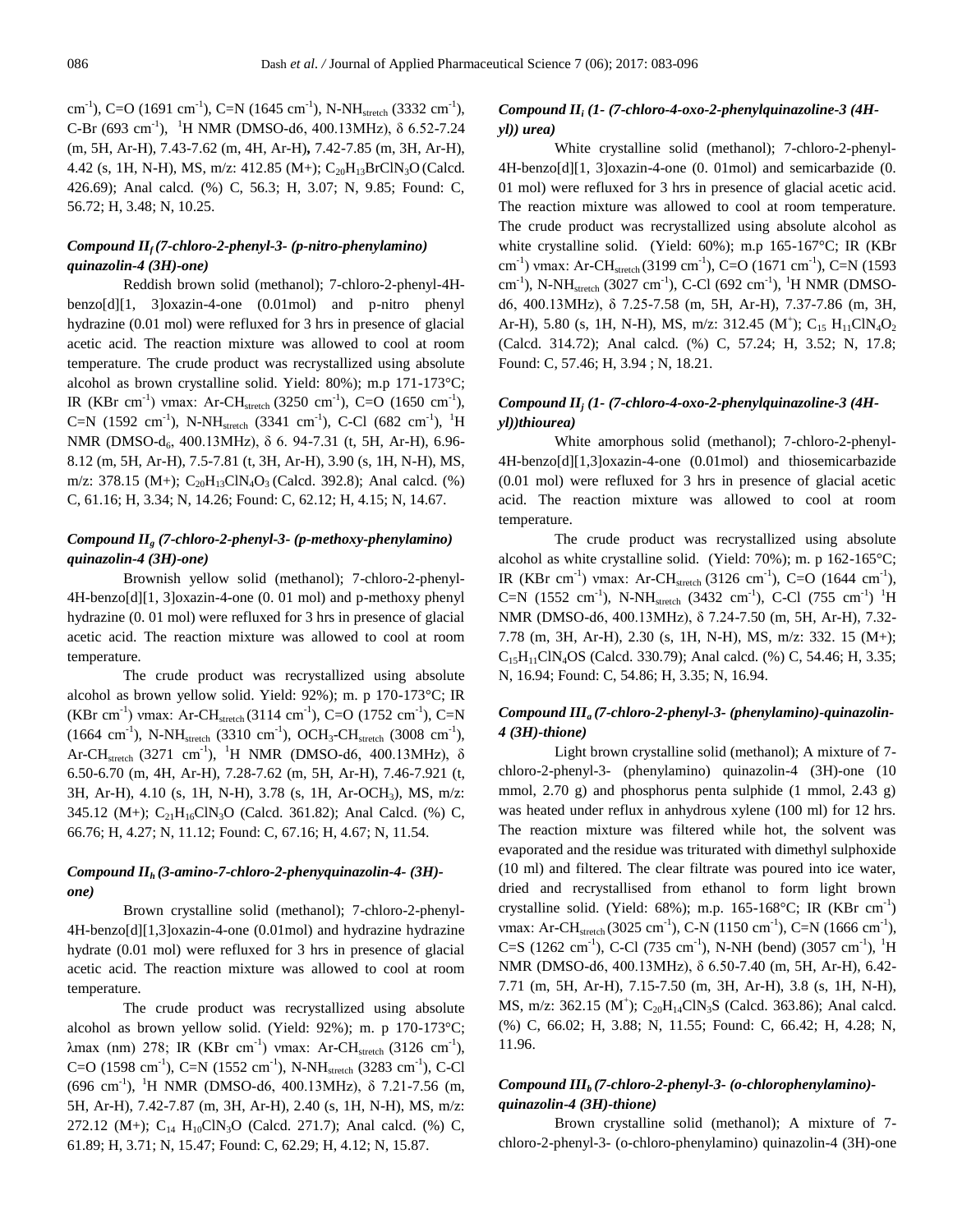(10 mmol, 2.70 g) and phosphorus penta sulphide (1 mmol, 2.43 g) was heated under reflux in anhydrous xylene (100 ml) for 12 hrs. The reaction mixture was filtered while hot, the solvent was evaporated and the residue was triturated with dimethyl sulphoxide (10 ml) and filtered. The clear filtrate was poured into ice water, dried and recrystallised from ethanol to form brown crystalline solid. (Yield: 67%); m.p. 140-142°C; IR (KBr cm<sup>-1</sup>) vmax: Ar-CH<sub>stretch</sub> (3010 cm<sup>-1</sup>), C=S (1665 cm<sup>-1</sup>), C=N (1594 cm<sup>-1</sup>), N- $NH_{stretch}$  (3240 cm<sup>-1</sup>), C-Cl (698 cm<sup>-1</sup>), <sup>1</sup>H NMR (DMSO-d6, 400.13MHz), δ 6.62-7.35 (m, 5H, Ar-H), 6.45-7.68 (m, 5H, Ar-H), 7.2-7.48 (m, 3H, Ar-H), 4.10 (s, 1H, N-H), MS, m/z: 396.14 (M+);  $C_{14}H_{10}CN_3S$  (Calcd. 398.31); Anal calcd. (%) C, 60.31; H, 3.29; N, 10.55; Found: C, 60.71; H, 3.59; N, 10.97.

# *Compound III<sup>c</sup> (7-chloro-2-phenyl-3-(o-methylphenylamino) quinazolin-4 (3H)-thione)*

Brownish yellow crystalline solid (methanol); A mixture of 7-chloro-2-phenyl-3- (o-methyl-phenylamino) quinazolin-4 (3H)-one (10 mmol, 2.70g) and phosphorus penta sulphide (1 mmol, 2.43 g) was heated under reflux in anhydrous xylene (100 ml) for 12 hr.

The reaction mixture was filtered while hot, the solvent was evaporated and the residue was triturated with dimethyl sulphoxide (10 ml) and filtered. The clear filtrate was poured into ice water, dried and recrystallized from ethanol to form brownish yellow crystalline solid. (Yield: 71%); m. p 172-175°C; IR (KBr cm<sup>-1</sup>) vmax: Ar-CH<sub>stretch</sub> (3114 cm<sup>-1</sup>), C=S (1264 cm<sup>-1</sup>), C=N (1664 cm<sup>-1</sup>), C-N (1099 cm<sup>-1</sup>) N-NH<sub>stretch</sub> (3310 cm<sup>-1</sup>), CH<sub>3</sub>-CH<sub>stretch</sub> (3008 cm<sup>-1</sup>), <sup>1</sup>H NMR (DMSO-d6, 400.13 MHz), δ 6.50-7.57 (m, 5H, Ar-H), 6.67-7.58 (m, 5H, Ar-H), 7.31-7.35 (t, 3H, Ar-H), 3.90 (s, 1H, N-H), 2.34 (s, 1H, Ar-CH3), MS, m/z: 378.19 (M+)  $C_{20}H_{13}Cl_2N_3S$ (Calcd. 377.89); Anal calcd. (%) C, 66.75; H, 4.27; N, 10.55; Found: C, 60.71; H, 3.47; N, 11.44.

#### *Compound III<sup>d</sup> (7-chloro-2-phenyl-3- (p-chlorophenylamino) quinazolin-4 (3H)-thione)*

Dark brown crystalline solid (methanol); A mixture of 7 chloro-2-phenyl-3- (p-chloro-phenylamino) quinazolin-4 (3H)-one (10 mmol, 2.70 g) and phosphorus penta sulphide (1 mmol, 2.43 g) was heated under reflux in anhydrous xylene (100 ml) for 12 hrs. The reaction mixture was filtered while hot, the solvent was evaporated and the residue was triturated with dimethyl sulphoxide (10 ml) and filtered. The clear filtrate was poured into ice water, dried and recrystallized from ethanol to form dark brown crystalline solid. (Yield: 72%); m. p. 162-163°C; IR (KBr cm<sup>-1</sup>) vmax: Ar-CH<sub>stretch</sub> (3029 cm<sup>-1</sup>), C-N (1171 cm<sup>-1</sup>), C=N (1676 cm<sup>-1</sup>), C=S (1263 cm<sup>-1</sup>), C-Cl (761 cm<sup>-1</sup>), N-NH (bend) (3196 cm<sup>-1</sup>), <sup>1</sup>H NMR (DMSO-d6, 400.13MHz), δ 6.58-7.24 (m, 5H, Ar-H), 6.70- 7.34 (m, 5H, Ar-H), 7.25-7.42 (m, 3H, Ar-H), 4.20 (s, 1H, N-H), MS, m/z: 398.05 (M+);  $C_{20}H_{13}Cl_2N_3S$  (Calcd. 398.31); Anal calcd. (%) C, 60.31; H, 3.29; N, 11.12; Found: C, 67.12; H, 4.67; N, 11.02.

# *Compound III<sup>e</sup> (3- (4-bromophenylamino)-7-chloro-2-phenylquinazolin-4 (3H)-thione)*

Brownish yellow crystalline solid (methanol); A mixture of 7-chloro-2-phenyl-3- (p-bromo-phenylamino) quinazolin-4 (3H)-one (10 mmol, 2.70 g) and phosphorus penta sulphide (1 mmol, 2.43 g) was heated under reflux in anhydrous xylene (100 ml) for 12 hrs. The reaction mixture was filtered while hot, the solvent was evaporated and the residue was triturated with dimethyl sulphoxide (10 ml) and filtered. The clear filtrate was poured into ice water, dried and recrystallized from ethanol to form brownish yellow crystalline solid. (Yield: 69%); m.p. 170- 173°C; IR (KBr cm<sup>-1</sup>) vmax: Ar-CH<sub>stretch</sub> (2918 cm<sup>-1</sup>), C=S (1233 cm<sup>-1</sup>), C=N (1665 cm<sup>-1</sup>), N-NH<sub>stretch</sub> (3060 cm<sup>-1</sup>), C-Br (683 cm<sup>-1</sup>), <sup>1</sup>H NMR (DMSO-d6, 400.13MHz),  $\delta$  6.53-7.58 (m, 5H, Ar-H, ), 7.43-7.62 (m, 4H, Ar-H)**,** 7.24-7.41 (m, 3H, Ar-H), 4.20 (s, 1H, N-H), MS, m/z:445.82 (M+);  $C_{20}H_{13}BrClN_3S$  (Calcd. 442.76); Anal calcd. (%) C, 54.25; H, 2.96; N, 9.49; Found: C, 54.65; H, 3.37; N, 9.59.

# *Compound III<sup>f</sup> (7-chloro-2-phenyl-3- (p-nitrophenylamino) quinazolin-4 (3H)-thione)*

Reddish brown crystalline solid (methanol); A mixture of 7-chloro-2-phenyl-3- (p-nitro-phenylamino) quinazolin-4 (3H)-one  $(10 \text{ mmol}, 2.70 \text{ g})$  and phosphorus penta sulphide  $(1 \text{ mmol}, 2.43 \text{ g})$ was heated under reflux in anhydrous xylene (100 ml) for 12 hrs. The reaction mixture was filtered while hot, the solvent was evaporated and the residue was triturated with dimethyl sulphoxide (10 ml) and filtered. The clear filtrate was poured into ice water, dried and recrystallized from ethanol to form reddish brown crystalline solid. (Yield: 70%); m. p 171-174°C; IR (KBr cm<sup>-1</sup>) vmax: Ar-CH<sub>stretch</sub> (3255 cm<sup>-1</sup>), C=O (1648 cm<sup>-1</sup>), C=N (1594 cm<sup>-</sup> <sup>1</sup>), N-NH<sub>stretch</sub> (3342 cm<sup>-1</sup>), C-Cl (692 cm<sup>-1</sup>), <sup>1</sup>H NMR (DMSO-d<sub>6</sub>, 400.13MHz), δ 7.12-7.56 (t, 5H, Ar-H, ), 6.95-8.20 (m, 5H, Ar-H), 7.31-7.42 (t, 3H, Ar-H), 3.89 (s, 1H, N-H), MS, m/z:407.16 (M+);  $C_{20}H_{13}CIN_4O_2S$  (Calcd. 408.86); Anal calcd. (%) C, 58.75; H, 3.20; N, 13.7; Found: C, 59.12; H, 3.62; N, 14.12.

#### *Compound III<sup>g</sup> (7-chloro-2-phenyl-3- (p-methoxyphenylamino) quinazolin-4 (3H)-thione)*

Light brown crystalline solid (methanol); A mixture of 7 chloro-2-phenyl-3- (p-methoxy-phenylamino) quinazolin-4 (3H) one (10 mmol, 2.70 g) and phosphorus penta sulphide (1 mmol, 2.43 g) was refluxed in anhydrous xylene (100 ml) for 12 hrs. The reaction mixture was filtered while hot, the solvent was evaporated and the residue was triturated with dimethyl sulphoxide (10 ml) and filtered. The clear filtrate was poured into ice water, dried and recrystallized from ethanol to form Light brown crystalline solid. (Yield: 72%); m. p 172-174 °C; IR (KBr cm<sup>-1</sup>) vmax: Ar-CH<sub>stretch</sub>  $(3242 \text{ cm}^{-1})$ , C=S  $(1261 \text{ cm}^{-1})$ , C=N  $(1677 \text{ cm}^{-1})$ , C-N  $(1193 \text{ cm}^{-1})$ , N-NH<sub>stretch</sub> (3309 cm<sup>-1</sup>), C-CH<sub>3</sub> (2911 cm<sup>-1</sup>), <sup>1</sup>H NMR (DMSO-d6, 400.13MHz), δ 6.54-7.52 (m, 5H, Ar-H), 6.70-7.58 (m, 5H, Ar-H), 7.24-7.35 (m, 3H, Ar-H), 4.2 (s, 1H, N-H), MS, m/z: 338.15 (M+);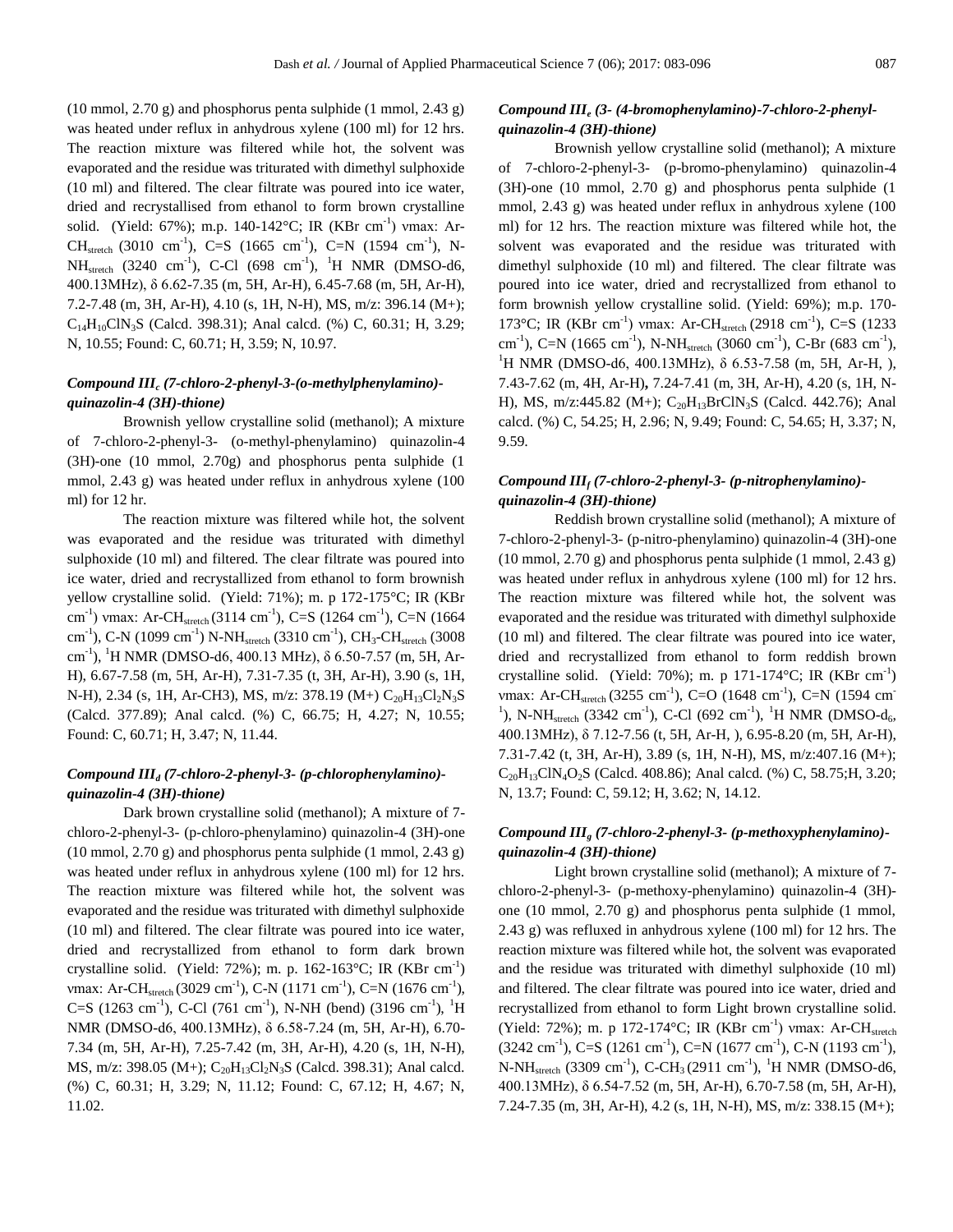$C_{21}H_{16}CIN_3S$  (Calcd. 393.89); Anal calcd. (%) C, 58.75; H, 3.20; N, 13.7; Found: C, 59.12; H, 3.62; N, 14.12.

# *Compound III<sup>h</sup> (3-amino-7-chloro-2-phenyl-quinazoline-4- (3H)-thione)*

Reddish brown crystalline solid (methanol); A mixture of 3-amino-7-chloro-2-phenyquinazolin-4- (3H)-one (10 mmol, 2.70 g) and phosphorus penta sulphide (1 mmol, 2.43 g) was reflux in anhydrous xylene (100 ml) for 12 hrs. The reaction mixture was filtered while hot, the solvent was evaporated and the residue was triturated with dimethyl sulphoxide (10 ml) and filtered. The clear filtrate was poured into ice water, dried and recrystallized from ethanol to form Light brown crystalline solid. (Yield: 65%); m.p. 172-175°C; IR (KBr cm<sup>-1</sup>) vmax: Ar-CH<sub>stretch</sub> (3262 cm<sup>-1</sup>), C-N  $(1152 \text{ cm}^{-1})$ , C=N  $(1664 \text{ cm}^{-1})$ , C=S  $(1274 \text{ cm}^{-1})$ , C-Cl  $(747 \text{ cm}^{-1})$ , N-NH (bend) (3343 cm<sup>-1</sup>), <sup>1</sup>H NMR (DMSO-d6, 400.13MHz),  $\delta$ 7.24-7.62 (m, 5H, Ar-H), 7.23-7.41 (m, 3H, Ar-H), 2.30 (s, 1H, N-H). MS, m/z: 288.12 (M+); C<sub>21</sub>H<sub>16</sub>ClN<sub>3</sub>OS (Calcd. 287.77); Anal calcd. (%) C, 58.43; H, 3.5; N, 14.6; Found: C, 58.89; H, 3.82; N, 15.05.

# *Compound III<sup>i</sup> (1- (7-chloro-2-phenyl-4-thioxoquinazoline-3- (4H)-urea)*

White crystalline solid (methanol); A mixture of 1- (7 chloro-4-oxo-2-phenylquinazoline-3 (4H-yl)) urea (10 mmol, 2.70 g) and phosphorus penta sulphide (1 mmol, 2.43 g) was heated under reflux in anhydrous xylene (100 ml) for 12 hrs. The reaction mixture was filtered while hot, the solvent was evaporated and the residue was triturated with dimethyl sulphoxide (10 ml) and filtered.

The clear filtrate was poured into ice water, dried and recrystallized from ethanol to form Light brown crystalline solid. (Yield: 64%); m.p 162-165°C; IR (KBr cm<sup>-1</sup>) vmax: Ar-CH<sub>stretch</sub>  $(3126 \text{ cm}^{-1})$ , C=S  $(1243 \text{ cm}^{-1})$ , C=N  $(1598 \text{ cm}^{-1})$ , C-N  $(1193 \text{ cm}^{-1})$ N-N $H_{\text{stretch}}$  (3283 cm<sup>-1</sup>), <sup>1</sup>H NMR (DMSO-d6, 400.13MHz),  $\delta$ 7.24-7.63 (m, 5H, Ar-H), 7.24-7.42 (m, 3H, Ar-H), 6.20 (s, 1H, N-H). MS, m/z: 332.12 (M+); C<sub>15</sub>H<sub>11</sub>ClN<sub>4</sub>OS (Calcd. 330.79); Anal calcd. (%)C, 54.46; H, 3.35; N, 16.94; Found: C, 54.86; H, 3.85; N, 17.32.

# *Compound III<sup>j</sup> (1- (7-chloro-2-phenyl-4-thioxoquinazoline-3- (4H)-thiourea)*

White crystalline solid (methanol); A mixture of 1- (7 chloro-4-oxo-2-phenylquinazoline-3 (4H-yl)) thiourea (10 mmol, 2.70 g) and phosphorus penta sulphide (1 mmol, 2.43 g) was heated under reflux in anhydrous xylene (100 ml) for 12 hrs. The reaction mixture was filtered while hot, the solvent was evaporated and the residue was triturated with dimethyl sulphoxide (10 ml) and filtered. The clear filtrate was poured into ice water, dried and recrystallized from ethanol to form Light brown crystalline solid. (Yield: 75%); m.p. 163-165<sup>0</sup>C; IR (KBr cm<sup>-1</sup>) vmax: Ar-CH<sub>stretch</sub>  $(3199 \text{ cm}^{-1})$ , C=S  $(1266 \text{ cm}^{-1})$ , C=N  $(1671 \text{ cm}^{-1})$ , N-NH<sub>stretch</sub>  $(3027 \text{ cm}^{-1})$ cm<sup>-1</sup>), C-Cl (692 cm<sup>-1</sup>), <sup>1</sup>H NMR (DMSO-d6, 400.13MHz), δ 7.25-7.54 (m, 5H, Ar-H), 7.31-7.42 (m, 3H, Ar-H), 2.30 (s, 1H, N-H).

MS, m/z: 345.12 (M+);  $C_{15}H_{11}CIN_4S_2$  (Calcd. 346.86); Anal calcd. (%) C, 51.94; H, 3.2; N, 16.15; Found: C, 52.34; H, 3.46; N, 16.55.

#### **Pharmacological activity**

The present biological study was approved by the institute animal ethics committee (GIPS/IAEC/9). All the chemicals and solvents used for the pharmacological activity were purchased from Sigma-Aldrich. The newly synthesized compounds (IIa-IIIj) were tested for their anti-microbial, analgesic and anti-inflammatory activity.

#### *Anti-microbial activity (Disk diffusion method)*

The antimicrobial activities were performed by disk diffusion method (Table-1). The synthesized compounds were dissolved in dimethyl formamide (DMF) at 100 µg/mL. Antibacterial activity against *Staphylococcus aureus, Bacillus Subtilis* (gram positive), *Pseudomonas aeruginosa, Escheria coli*, (gram negative). Anti-fungal activity was carried out against *Aspergillous niger* and *Candida albicans* under aseptic conditions. Ciprofloxacin and fluconazole (50 µg/ml) were used as standard drug for anti-bacterial and anti-fungal activity. The zone of inhibition was compared with the standard drug after 24 hrs of incubation at  $25^{\circ}$ C for anti-bacterial activity and 48 hrs at  $32^{\circ}$ C for anti-fungal activity (Maddeshiya and Agarwal, 2013).

#### *Analgesic activity: (Tail immersion method)*

The analgesic activity was determined by the tailimmersion method (Hemlatha and Girija, 2011). Swiss mice (n=6) of either sex selected by random sampling technique. Diclofenac sodium at the dose of 20 mg/kg (I.P.) was used as a standard drug. The test compounds at a dose of 100 mg/kg in dimethylsulphoxide (DMSO) were administered i.p. The animals were held in position by a suitable restrainer with the tail extending out and the tail (up to 5 cm) was taken dipped in a beaker of water maintained at 55±0.5ºC.

The time in sec taken to withdraw the tail clearly out of the water was taken as the reaction time. The first reading 0 min was taken immediately after the administration of the test compound and the subsequent reaction time was recorded at 15, 30, 60 and 120 min after the administration of compounds. A cut off point 15 sec was observed to prevent the tail damage. The percentage analgesic activity was calculated using the following formula and the results are presented in the table 2.

$$
PAA = \frac{T_2 - T_1}{T_2} \times 100
$$

Where  $T_1$  is the reaction time (in sec) before treatment,  $T_2$  is the reaction time (in sec) after treatment and PAA is the percentage analgesic activity.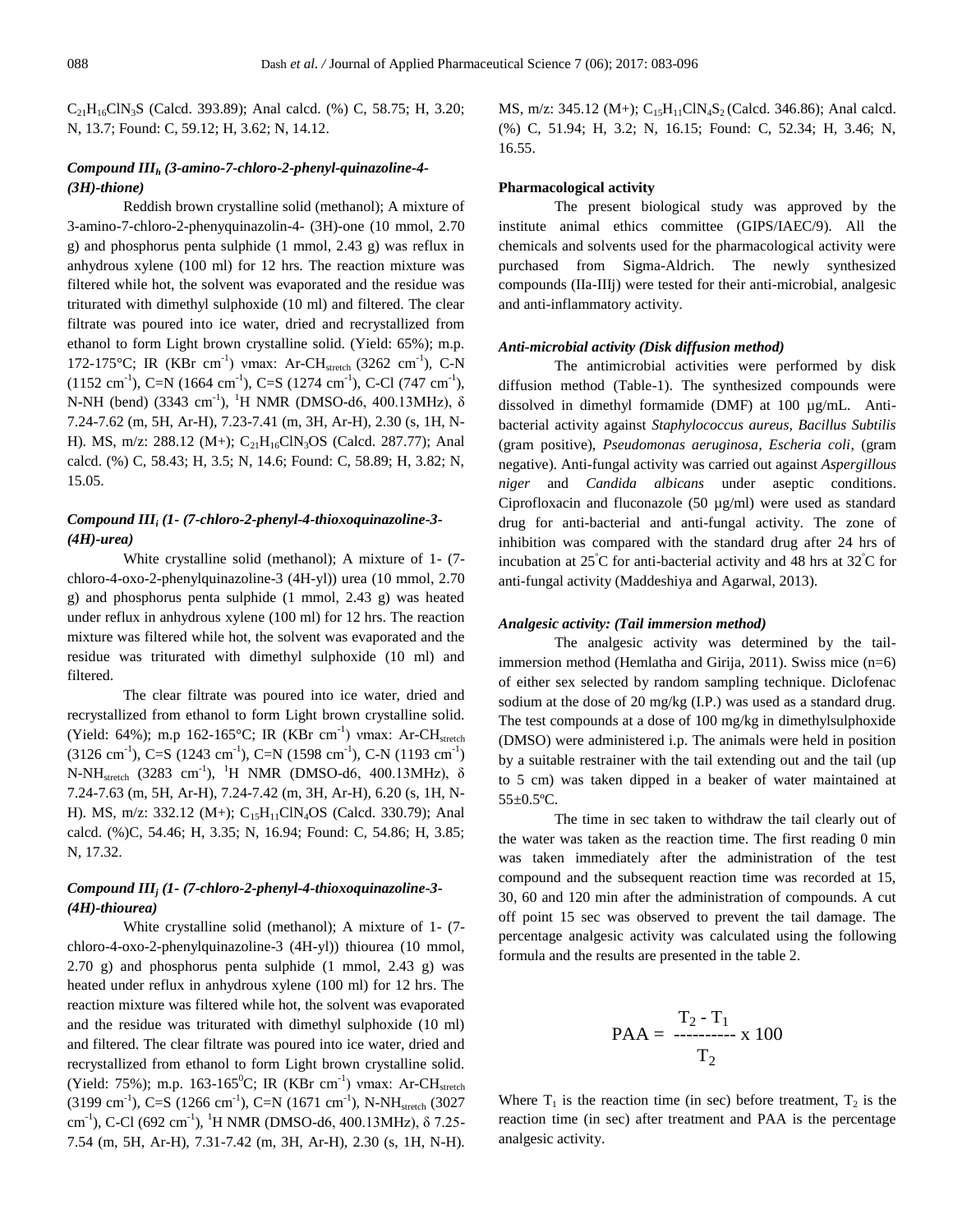|                                              | Name of compound with their structural<br>modification |                |           | <b>Antibacterial activity</b><br>(Zone of inhibition in mm) |                    | <b>Antifungal activity</b><br>(Zone of inhibition in mm) |                |             |  |  |
|----------------------------------------------|--------------------------------------------------------|----------------|-----------|-------------------------------------------------------------|--------------------|----------------------------------------------------------|----------------|-------------|--|--|
| Compound Name                                | $\mathbb{R}/\mathbb{R}^1$                              | $\mathbf X$    | S. aureus | E. coli                                                     | <b>B.</b> subtilis | $\overline{P}$ .<br>aeruginosa                           | A. niger       | C. albicans |  |  |
| Standard<br>Ciprofloxacin<br>$(50 \mu g/mL)$ | $---$                                                  | $-----$        | 17.45     | 13.5                                                        | 15.64              | 18.26                                                    | $\overline{a}$ | $---$       |  |  |
| Standard<br>Fluconazole<br>$(50 \ \mu g/mL)$ | $---$                                                  | $- - - -$      | ----      | ----                                                        | $---$              | $---$                                                    | 21.76          | 16.42       |  |  |
| IIa<br>$(100 \mu g/mL)$                      |                                                        | ${\rm O}$      | 12.24     | 8.28                                                        | 10.24              | 12.24                                                    | 14.43          | 10.27       |  |  |
| $\rm I Ib$<br>$(100 \ \mu g/mL)$             | Cl.                                                    | $\mathbf O$    | 12.45     | 11.12                                                       | 11.42              | 13.32                                                    | 13.97          | 11.29       |  |  |
| ${\bf IIc}$<br>$(100 \ \mu g/mL)$            | $H_3C$                                                 | $\rm{O}$       | 12.56     | 10.42                                                       | 11.08              | 14.24                                                    | 20.58          | 15.78       |  |  |
| IId<br>$(100 \mu g/mL)$                      | $\cdot$ Cl                                             | $\rm{O}$       | 13.25     | 8.76                                                        | 10.51              | 13.52                                                    | 14.72          | 10.56       |  |  |
| IIe<br>$(100 \ \mu g/mL)$                    | Br                                                     | ${\rm O}$      | 14.12     | 9.1                                                         | 9.24               | 12.88                                                    | 13.86          | 11.57       |  |  |
| $\rm{I}\rm{I} \rm{f}$<br>$(100 \ \mu g/ml)$  | NO <sub>2</sub>                                        | ${\rm O}$      | 11.28     | 9.23                                                        | 10.12              | 12.95                                                    | 14.75          | 12.98       |  |  |
| <b>IIg</b><br>$(100 \mu g/mL)$               | OCH <sub>3</sub>                                       | $\overline{O}$ | 16.54     | 8.75                                                        | 14.76              | 14.57                                                    | 20.42          | 15.24       |  |  |
| $\mathbf{II}\mathbf{h}$                      | $\mathrm{NH}_2$                                        | ${\rm O}$      | 13.42     | 9.32                                                        | 14.82              | 10.74                                                    | 13.54          | 13.75       |  |  |
| IIi<br>$(100 \ \mu g/mL)$                    | o<br>NH <sub>2</sub>                                   | ${\rm O}$      | 12.34     | 10.23                                                       | 9.82               | 14.43                                                    | 20.81          | 14.95       |  |  |
| IIj<br>$(100 \ \mu\text{g/mL})$              | S<br>NH <sub>2</sub>                                   | ${\rm O}$      | 11.67     | 10.12                                                       | 11.32              | 14.64                                                    | 20.56          | 15.82       |  |  |
| $\rm IIIa$<br>$(100 \mu g/mL)$               |                                                        | ${\bf S}$      | 10.24     | 9.85                                                        | 10.91              | 11.12                                                    | 13.74          | 12.87       |  |  |
| $\rm IIIb$<br>$(100 \ \mu g/mL)$             | $CI$                                                   | ${\bf S}$      | 12.58     | 10.57                                                       | 11.25              | 14.24                                                    | 12.91          | 13.74       |  |  |
| $\rm IIIc$<br>$(100 \ \mu g/mL)$             | $H_3C$                                                 | ${\bf S}$      | 13.14     | 10.32                                                       | 10.87              | 14.35                                                    | 14.72          | 12.82       |  |  |
| $\rm IIId$<br>$(100 \ \mu g/mL)$             | $\cdot$ Cl                                             | ${\bf S}$      | 12.78     | 8.92                                                        | 9.54               | 12.08                                                    | 14.56          | 12.64       |  |  |
| $\rm IIIe$<br>$(100 \ \mu g/mL)$             | Br                                                     | ${\bf S}$      | 12.61     | 9.24                                                        | 10.34              | 11.75                                                    | 14.91          | 10.51       |  |  |

# **Table 1:** Antimicrobial activity.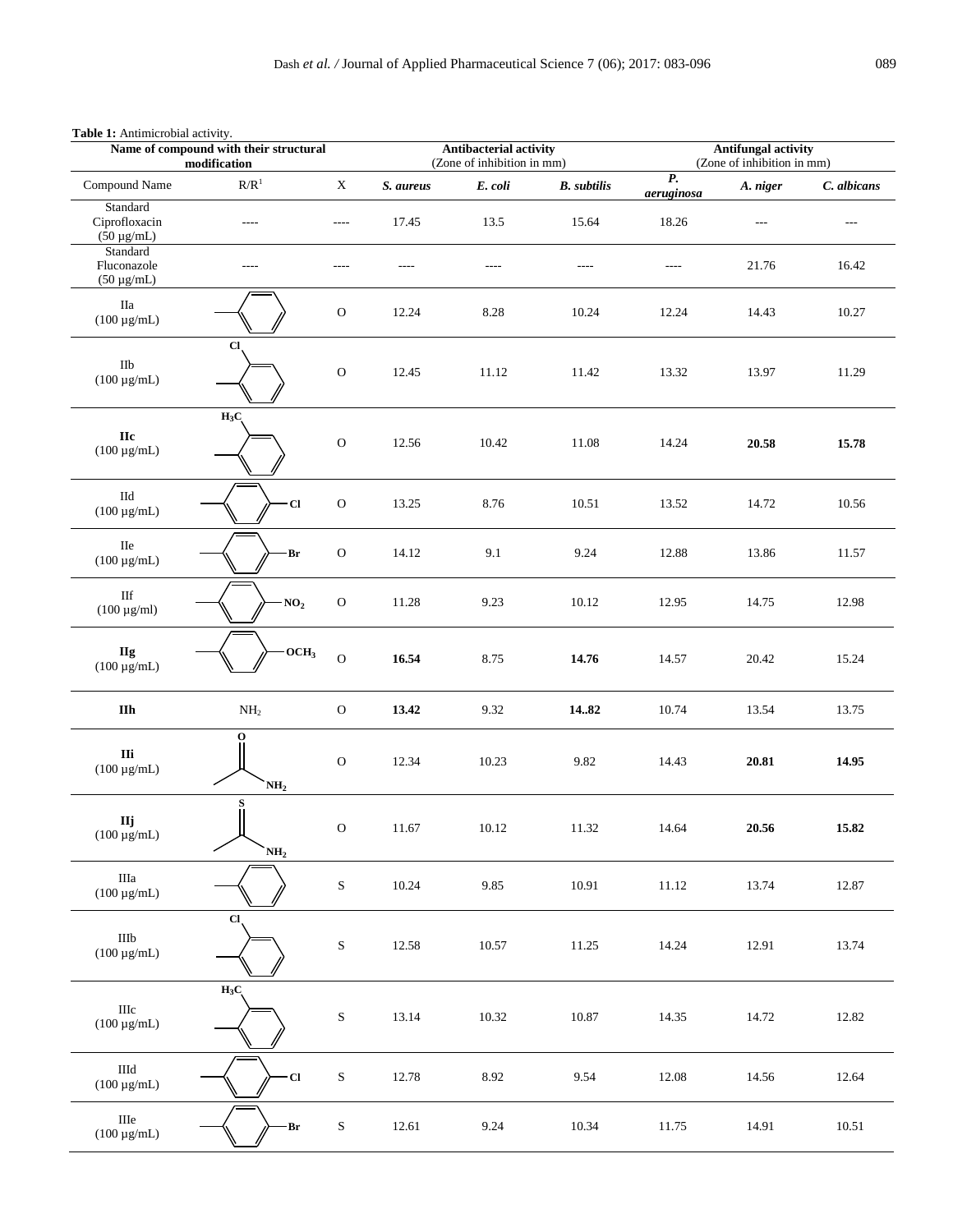| IIIf<br>$(100 \mu g/mL)$ | NO <sub>2</sub>                 | $\mathbf S$ | 13.53 | 8.57  | 11.28 | 10.91 | 14.82 | 11.28 |
|--------------------------|---------------------------------|-------------|-------|-------|-------|-------|-------|-------|
| IIIg<br>$(100 \mu g/mL)$ | $\cdot$ OCH <sub>3</sub>        | S           | 13.75 | 9.26  | 12.25 | 14.56 | 14.54 | 12.48 |
| IIIh<br>$(100 \mu g/mL)$ | NH <sub>2</sub>                 | S           | 14.28 | 9.54  | 10.76 | 13.81 | 15.72 | 12.72 |
| Шi<br>$(100 \mu g/mL)$   | $\mathbf{o}$<br>$\mathbf{NH}_2$ | S           | 12.86 | 9.07  | 11.51 | 11.78 | 14.21 | 14.89 |
| Шj<br>$(100 \mu g/mL)$   | S<br>NH <sub>2</sub>            | S           | 12.23 | 10.21 | 10.76 | 16.13 | 14.85 | 13.78 |

#### **Table 2:** Analgesic activity.

|                                                |                      |                | <b>Basal Reaction Time in minutes</b> |                 |                          |                 |                |                     |                |                                |               |  |  |
|------------------------------------------------|----------------------|----------------|---------------------------------------|-----------------|--------------------------|-----------------|----------------|---------------------|----------------|--------------------------------|---------------|--|--|
|                                                |                      |                | $0$ min                               | $15$ min        | $30 \text{ min}$         |                 |                | $60$ min            |                | $120$ min                      |               |  |  |
| Compound                                       | R/R <sup>1</sup>     | X              | $Mean \pm SEM$                        | <b>Mean±SEM</b> | $\frac{0}{0}$            | <b>Mean±SEM</b> | $\frac{0}{0}$  | <b>Mean±SEM</b>     | $\frac{0}{0}$  | $Mean \pm SE$<br>М             | $\frac{0}{0}$ |  |  |
| Control                                        | $\overline{a}$       | $\overline{a}$ | $1.25 \pm 0.01$                       | $1.14 \pm 0.02$ | $\overline{\phantom{a}}$ | $1.15 \pm 0.01$ | $\overline{a}$ | $1.6 \pm 0.03$      | $\overline{a}$ | $1.56 \pm 0.03$                | $\cdots$      |  |  |
| Standard<br>$(20 \frac{\text{mg}}{\text{kg}})$ | $\cdots$             | ----           | $1.78 \pm 0.07$                       | $5.35 \pm 0.34$ | 66.72                    | $8.5 \pm 0.15$  | 78.39          | $9.64 \pm 0.14$     | 81.53          | $4.34 \pm 0.3$                 | 58.98         |  |  |
| Пa<br>$(100 \text{ mg/kg})$                    |                      | $\mathbf O$    | $1.31 \pm 0.03$                       | $2.85 \pm 0.02$ | 54.03                    | $4.25 \pm 0.16$ | 69.17          | $4.68 \pm 0.12***$  | 72.00          | $2.64 \pm 0.12*$<br>$\ast\ast$ | 50.37         |  |  |
| $I$ Ilb<br>$(100 \text{ mg/kg})$               | $_{\rm Cl}$          | $\overline{O}$ | $1.34 \pm 0.04$                       | $1.2 \pm 0.02$  | 57.05                    | $4.85 \pm 0.15$ | 72.37          | $5.32 \pm 0.6$ ***  | 74.81          | $2.72 \pm 0.14*$<br>$**$       | 50.73         |  |  |
| <b>Hc</b><br>$(100 \text{ mg/kg})$             | $H_3C$               | $\overline{O}$ | $1.56 \pm 0.02$                       | $4.15 \pm 0.25$ | 62.4                     | $6.42 \pm 0.12$ | 75.7           | 7.95±0.15***        | 80.37          | $3.48 \pm 0.12*$<br>$**$       | 55.17         |  |  |
| IId<br>$(100 \text{ mg/kg})$                   | $\mathbf{C}$         | $\mathbf O$    | $1.32 \pm 0.03$                       | $3.14 \pm 0.4$  | 57.96                    | $4.72 \pm 0.17$ | 72.03          | $5.26 \pm 0.16$ *** | 74.90          | $2.68 \pm 0.14*$<br>$\ast$     | 50.74         |  |  |
| <b>IIe</b><br>$(100 \text{ mg/kg})$            | Br                   | $\mathbf{O}$   | $1.35 \pm 0.05$                       | $3.15 \pm 0.18$ | 57.14                    | $4.45 \pm 0.15$ | 69.66          | 5.36±0.16***        | 74.81          | $2.72 \pm 0.05*$<br>$**$       | 50.36         |  |  |
| <b>IIf</b><br>$(100 \text{ mg/kg})$            | NO <sub>2</sub>      | $\Omega$       | $1.28 \pm 0.04$                       | $2.62 \pm 0.03$ | 51.14                    | $4.21 \pm 0.15$ | 69.59          | 4.54±0.11***        | 71.8           | $2.59 \pm 0.14*$<br>$**$       | 50.57         |  |  |
| <b>IIg</b><br>(100mg/kg)                       | OCH <sub>3</sub>     | $\Omega$       | $1.52 \pm 0.04$                       | $4.21 \pm 0.23$ | 63.89                    | $6.44 \pm 0.14$ | 76.39          | $7.85 \pm 0.14***$  | 80.89          | $3.45 \pm 0.13*$<br>$\ast$     | 55.94         |  |  |
| $\overline{I}$<br>$(100 \text{ mg/kg})$        | NH <sub>2</sub>      | $\mathbf{O}$   | $1.30 \pm 0.02$                       | $2.51 \pm 0.04$ | 48.20                    | $4.26 \pm 0.12$ | 69.48          | 4.48±0.15***        | 70.98          | $2.56 \pm 0.11*$<br>$**$       | 49.21         |  |  |
| IIi<br>(100mg/kg)                              | O<br>NH <sub>2</sub> | $\mathbf O$    | $1.34 \pm 0.04$                       | $2.62 \pm 0.14$ | 48.85                    | $4.45 \pm 0.12$ | 69.88          | $4.52 \pm 0.15***$  | 70.35          | $2.62 \pm 0.05*$<br>$\ast$     | 48.8<br>5     |  |  |
| IIj<br>(100mg/kg)                              | NH <sub>2</sub>      | $\mathbf{O}$   | $1.32 \pm 0.03$                       | $2.85 \pm 0.15$ | 53.68                    | $4.25 \pm 0.19$ | 68.94          | $4.75 \pm 0.07$ *** | 72.21          | $2.57 \pm 0.04*$<br>$**$       | 48.63         |  |  |
| Шa<br>(100mg/kg)                               |                      | $\mathbf S$    | $1.35 \pm 0.04$                       | $2.52 \pm 0.02$ | 46.42                    | $4.28 \pm 0.15$ | 68.45          | $4.46 \pm 0.12***$  | 69.73          | $2.48 \pm 0.13**$<br>sk.       | 45.56         |  |  |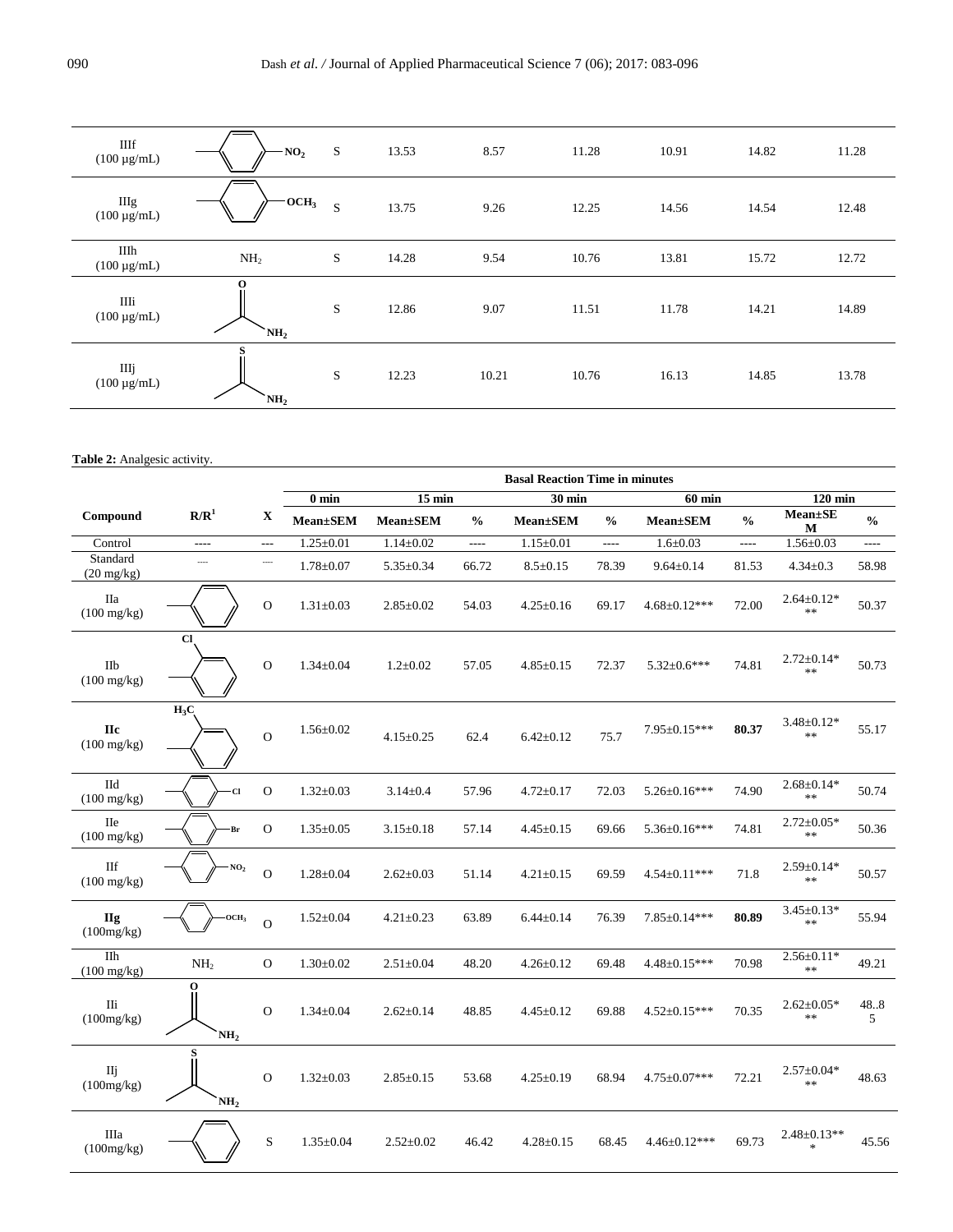| IIIb<br>(100mg/kg)        | Cl                             | S           | $1.42 \pm 0.06$ | $3.58 \pm 0.11$ | 60.33 | $5.82 \pm 0.18$    | 75.6  | $5.31 \pm 0.59$ *** | 73.12 | $3.38 \pm 0.07$ *** | 57.98 |
|---------------------------|--------------------------------|-------------|-----------------|-----------------|-------|--------------------|-------|---------------------|-------|---------------------|-------|
| <b>IIIc</b><br>(100mg/kg) | $H_3C$                         | $\mathbf S$ | $1.29 \pm 0.06$ | $3.02 \pm 0.4$  | 57.28 | $4.54 \pm 0.16$    | 71.58 | $5.15 \pm 0.15***$  | 74.95 | $2.52 \pm 0.16***$  | 48.8  |
| IIId<br>(100mg/kg)        | Cl                             | $\,$ S      | $1.57 \pm 0.04$ | $4.25 \pm 0.12$ | 63.05 | $6.58 \pm 0.08$    | 76.13 | $5.24 \pm 0.2$ ***  | 70.03 | $3.52 \pm 0.14***$  | 55.39 |
| IIIe<br>(100mg/kg)        | Br                             | $\mathbf S$ | $1.36 \pm 0.02$ | $2.43 \pm 0.04$ | 44.03 | $4.31 \pm 0.15$    | 68.44 | $4.38 \pm 0.14***$  | 68.94 | $2.42 \pm 0.12***$  | 43.80 |
| $\rm IIIf$<br>(100mg/kg)  | $\cdot$ NO <sub>2</sub>        | $\mathbf S$ | $1.38 \pm 0.04$ | $2.45 \pm 0.02$ | 43.67 | $4.34 \pm 0.11$    | 68.20 | $4.39 \pm 0.12***$  | 68.56 | $2.44 \pm 0.16***$  | 43.44 |
| <b>IIIg</b><br>(100mg/kg) | $- OCH3$                       | $\mathbf S$ | $1.37 \pm 0.02$ | $2.49 \pm 0.05$ | 44.97 | $4.38 \pm 0.13$    | 68.72 | $4.53 \pm 0.14***$  | 69.75 | $2.49 \pm 0.12***$  | 44.97 |
| IIIh<br>(100mg/kg)        | NH <sub>2</sub>                | S           | $1.39 \pm 0.04$ | $2.51 \pm 0.02$ | 44.62 | $4.41 \pm 0.12***$ | 68.48 | $4.57 \pm 0.16***$  | 69.58 | $2.53 \pm 0.14***$  | 45.05 |
| IIIi<br>(100mg/kg)        | $\mathbf 0$<br>$\mathbf{NH}_2$ | S           | $1.46 \pm 0.06$ | $3.64 \pm 1.64$ | 59.89 | 5.97±0.17***       | 75.54 | $4.53 \pm 0.14***$  | 67.78 | $3.54 \pm 0.02***$  | 58.75 |
| <b>IIa</b><br>(100mg/kg)  | NH <sub>2</sub>                | S           | $1.45 \pm 0.08$ | $3.57 \pm 0.11$ | 59.38 | $5.87 \pm 0.12***$ | 75.29 | $4.8 \pm 0.05***$   | 69.79 | $3.53 \pm 0.03$ *** | 58.92 |

All the values are mean  $\pm$  SEM of six mice, where \*\*\* p<0.05 compared to control. All data are analyzed by one way ANOVA followed by Dunnett's Multiple Comparison Tests.



**Fig. 1:** Scaffold of the designed Quinazoline derivatives.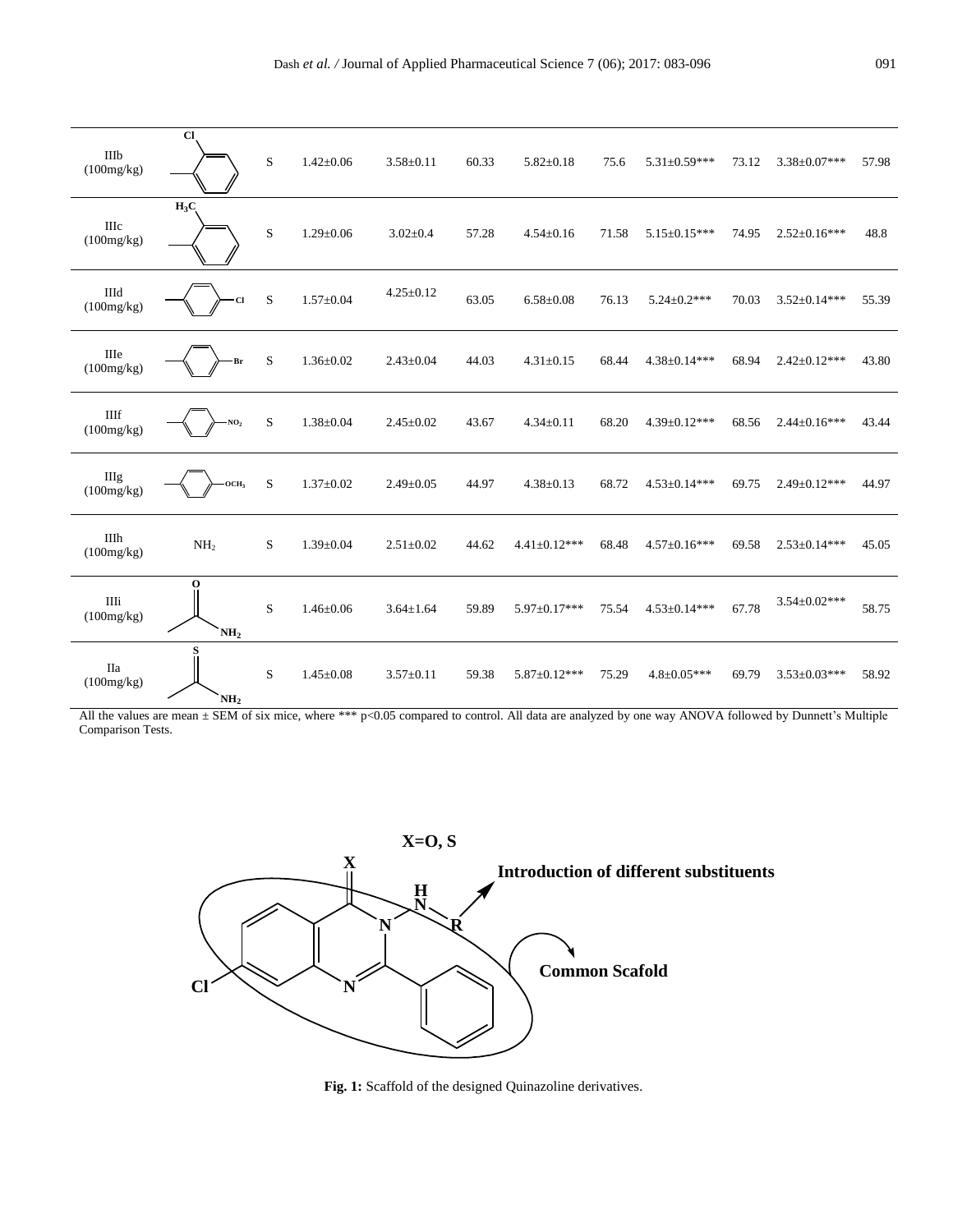| <b>raone</b> 9. The imagination factivity<br>R/R <sup>1</sup> |                                 | $\mathbf{X}$   | Time interval in minutes<br>(Mean $\pm$ S.E.M) $\%$ inhibition |                                |                                |                                |                                |                                |                             |  |  |
|---------------------------------------------------------------|---------------------------------|----------------|----------------------------------------------------------------|--------------------------------|--------------------------------|--------------------------------|--------------------------------|--------------------------------|-----------------------------|--|--|
| Compound                                                      |                                 |                | $\boldsymbol{0}$ min                                           | $15 \text{ min}$               | 30 min                         | 60 min                         | $120$ min                      | $180 \mathrm{~min}$            | $\frac{0}{0}$<br>inhibition |  |  |
| Control                                                       | $\overline{\phantom{a}}$        | $\overline{a}$ | $0.18 \pm 0.006$                                               | $0.2 \pm 0.0095$               | $0.24 \pm 0.007$               | $0.27 \pm 0.008$               | $0.31 \pm 0.009$               | $0.35{\pm}0.008$               | $\overline{a}$              |  |  |
| Standard<br>Diclofenac<br>(20mg/kg)                           | $-----$                         | $\frac{1}{2}$  | $0.12 \pm 0.005$                                               | $0.14 \pm 0.007$               | $0.16 \pm 0.006$               | $0.19 \pm 0.008$               | $0.14 \pm 0.007$               | $0.10 \pm 0.005^{\text{a}}$    | 71.42                       |  |  |
| IIa<br>(100mg/kg)                                             |                                 | $\mathbf O$    | $0.14 \pm 0.002$                                               | $0.16 \pm 0.0017$ <sup>a</sup> | $0.18 \pm 0.0056$ <sup>a</sup> | $0.2 \pm 0.0021$ <sup>a</sup>  | $0.17 \pm 0.0047$ <sup>a</sup> | $0.15 \pm 0.004$ <sup>a</sup>  | 57.14                       |  |  |
| $\rm I Ib$<br>(100mg/kg)                                      | C1                              | $\mathbf O$    | $0.16 \pm 0.002$                                               | $0.17 \pm 0.004$ <sup>a</sup>  | $0.2{\pm}0.003$ $^{\rm a}$     | $0.18 \pm 0.006$ <sup>a</sup>  | $0.15 \pm 0.005$ <sup>a</sup>  | $0.14 \pm 0.004$ <sup>a</sup>  | $60\,$                      |  |  |
| IIc<br>(100mg/kg)                                             | $H_3C$                          | $\overline{O}$ | $0.17 \pm 0.0042$                                              | $0.18 \pm 0.0057$ <sup>a</sup> | $0.21 \pm 0.005$ <sup>a</sup>  | $0.23 \pm 0.007$ <sup>a</sup>  | $0.19 \pm 0.002$ <sup>a</sup>  | $0.15 \pm 0.004$ <sup>a</sup>  | 57.14                       |  |  |
| $\Pi\mathrm{d}$<br>(100mg/kg)                                 |                                 | $\mathbf O$    | $0.17 \pm 0.0041$                                              | $0.18 \pm 0.0052$ <sup>a</sup> | $0.21 \pm 0.0042$ <sup>a</sup> | $0.2 \pm 0.0024$ <sup>aa</sup> | $0.16 \pm 0.002$ <sup>a</sup>  | $0.14 \pm 0.0019$ <sup>a</sup> | $60\,$                      |  |  |
| IIe<br>(100mg/kg)                                             | Br                              | $\mathbf 0$    | $0.17 \pm 0.004$                                               | $0.19 \pm 0.002$ <sup>a</sup>  | $0.22 \pm 0.0025$ <sup>a</sup> | $0.24 \pm 0.004$ <sup>a</sup>  | $0.15 \pm 0.0029$ <sup>a</sup> | $0.14 \pm 0.0045$ <sup>a</sup> | 60                          |  |  |
| $\rm{H}f$<br>(100mg/kg)                                       | NO <sub>2</sub>                 | $\mathbf O$    | $0.16 \pm 0.0057$                                              | $0.17 \pm 0.0046$ <sup>a</sup> | $0.2 \pm 0.003$ <sup>a</sup>   | $0.22 \pm 0.0024$ <sup>a</sup> | $0.18 \pm 0.006$ <sup>a</sup>  | $0.15 \pm 0.0019$ <sup>a</sup> | 57.14                       |  |  |
| <b>IIg</b><br>(100mg/kg)                                      | OCH <sub>3</sub>                | $\overline{O}$ | $0.15\pm0.003$                                                 | $0.18 \pm 0.0017$ <sup>a</sup> | $0.21{\pm}0.0024$ a            | $0.19 \pm 0.0017$ <sup>a</sup> | $0.16 \pm 0.0054$ <sup>a</sup> | $0.14 \pm 0.0038$ <sup>a</sup> | 60                          |  |  |
| IIh<br>(100mg/kg)                                             | NH <sub>2</sub>                 | $\mathbf{O}$   | $0.14 \pm 0.0018$                                              | $0.16 \pm 0.0055$ <sup>a</sup> | $0.18{\pm}0.002$ a             | $0.2{\pm0.003}$ $^{\rm a}$     | $0.17{\pm}0.004$ a             | $0.11 \pm 0.0018$ <sup>a</sup> | 68.57                       |  |  |
| IIi<br>(100mg/kg)                                             | $\mathbf{o}$<br>NH <sub>2</sub> | $\mathbf O$    | $0.18 \pm 0.002$                                               | $0.15 \pm 0.0028$ <sup>a</sup> | $0.22 \pm 0.0024$ <sup>a</sup> | $0.24 \pm 0.004$ <sup>a</sup>  | $0.17 \pm 0.0038$ <sup>a</sup> | $0.12 \pm 0.005$ <sup>a</sup>  | 62.85                       |  |  |
| $$\bf \rm Hj$$ (100mg/kg)                                     | NH <sub>2</sub>                 | ${\rm O}$      | $0.17 \pm 0.0036$                                              | $0.19 \pm 0.0018$ <sup>a</sup> | $0.21 \pm 0.0047$ <sup>a</sup> | $0.19 \pm 0.0016$ <sup>a</sup> | $0.15 \pm 0.0026$ <sup>a</sup> | $0.13 \pm 0.0048$ <sup>a</sup> | 65.71                       |  |  |
| $\rm IIIa$<br>(100mg/kg)                                      |                                 | $\rm S$        | $0.14 \pm 0.0017$                                              | $0.16 \pm 0.002$ <sup>a</sup>  | $0.19 \pm 0.0016$ <sup>a</sup> | $0.21 \pm 0.005$ <sup>a</sup>  | $0.18 \pm 0.002$ <sup>a</sup>  | $0.15 \pm 0.004$ <sup>a</sup>  | 57.14                       |  |  |
| $\rm IIIb$<br>(100mg/kg)                                      | $CI$                            | $\rm S$        | $0.15{\pm}0.003$                                               | $0.18 \pm 0.0017$ <sup>a</sup> | $0.21{\pm}0.0024$ a            | $0.19 \pm 0.0017$ <sup>a</sup> | $0.16 \pm 0.0054$ <sup>a</sup> | $0.15 \pm 0.0038$ <sup>a</sup> | 57.14                       |  |  |

**Table 3:** Anti inflammatory activity.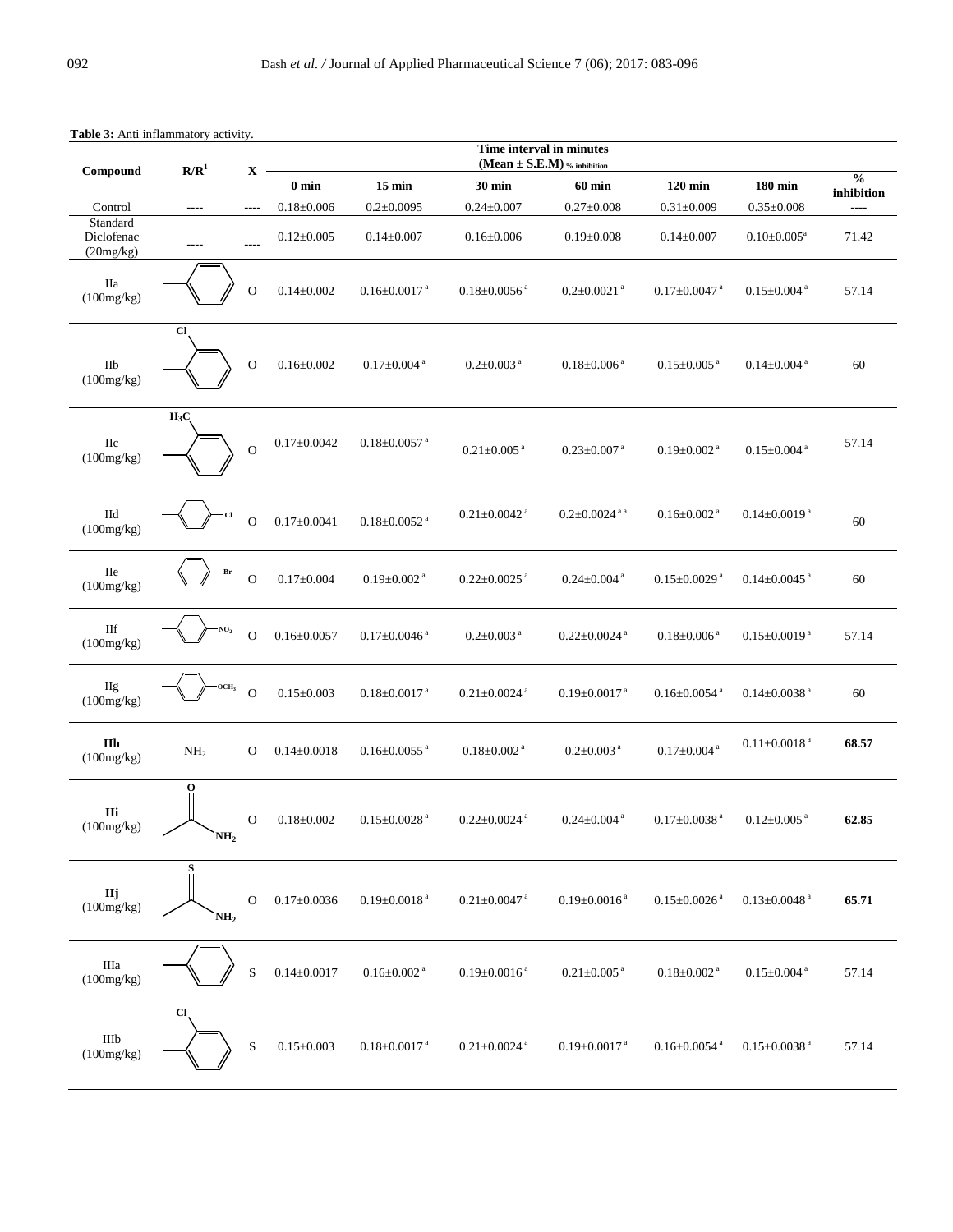| IIIc<br>(100mg/kg)        | $H_3C$               | S | $0.16 \pm 0.0015$ | $0.17 \pm 0.0036$ <sup>a</sup> | $0.2 \pm 0.003$ <sup>a</sup>   | $0.21 \pm 0.0026$ <sup>a</sup> | $0.18 \pm 0.0017$ <sup>a</sup> | $0.14 \pm 0.0019$             | 60    |
|---------------------------|----------------------|---|-------------------|--------------------------------|--------------------------------|--------------------------------|--------------------------------|-------------------------------|-------|
| IIId<br>(100mg/kg)        | Cl                   | S | $0.14 \pm 0.0018$ | $0.16 \pm 0.0055$ <sup>a</sup> | $0.18 \pm 0.002$ <sup>a</sup>  | $0.2 \pm 0.003$ <sup>a</sup>   | $0.17 \pm 0.004$ <sup>a</sup>  | $0.16 \pm 0.0018$<br>a        | 54.28 |
| IIIe<br>(100mg/kg)        | Вr                   | S | $0.15 \pm 0.0028$ | $0.17 \pm 0.004$ <sup>a</sup>  | $0.19 \pm 0.0015$ <sup>a</sup> | $0.21 \pm 0.003$ <sup>a</sup>  | $0.19 \pm 0.002$ <sup>a</sup>  | $0.14 \pm 0.002$ <sup>a</sup> | 60    |
| <b>IIIf</b><br>(100mg/kg) | $\rm NO_2$           | S | $0.17 \pm 0.0042$ | $0.19 \pm 0.002$ <sup>a</sup>  | $0.2 \pm 0.0027$ <sup>a</sup>  | $0.23 \pm 0.0048$ <sup>a</sup> | $0.18 \pm 0.0054$ <sup>a</sup> | $0.15 \pm 0.0019$             | 57.14 |
| <b>IIIg</b><br>(100mg/kg) | OCH <sub>3</sub>     | S | $0.15 \pm 0.003$  | $0.17 \pm 0.0041$ <sup>a</sup> | $0.19 \pm 0.0014$ <sup>a</sup> | $0.22 \pm 0.0025$ <sup>a</sup> | $0.18 \pm 0.006$ <sup>a</sup>  | $0.14 \pm 0.002$ <sup>a</sup> | 60    |
| IIIh<br>(100mg/kg)        | NH <sub>2</sub>      | S | $0.16 \pm 0.006$  | $0.18 \pm 0.0061$ <sup>a</sup> | $0.2 \pm 0.0024$ <sup>a</sup>  | $0.23 \pm 0.0042$ <sup>a</sup> | $0.19 \pm 0.002$ <sup>a</sup>  | $0.14 \pm 0.0018$<br>a        | 60    |
| Шi<br>(100mg/kg)          | О<br>NH <sub>2</sub> | S | $0.17 \pm 0.0037$ | $0.19 \pm 0.002$ <sup>a</sup>  | $0.21 \pm 0.0045$ <sup>a</sup> | $0.2 \pm 0.0028$ <sup>a</sup>  | $0.18 \pm 0.0016$ <sup>a</sup> | $0.14 \pm 0.005$ <sup>a</sup> | 60    |

All the values are mean  $\pm$  SEM of six mice, where  $\degree$ p<0.05 compared to control. All data are analyzed by one way ANOVA followed by Dunnett's Multiple Comparison Tests.

# *Anti-inflammatory activity: (Carrageenan induced paw oedema method)*

#### **RESULT AND DISCUSSION**

#### **Spectral characterisation**

Anti-inflammatory activity was performed by carrageenan induced paw oedema method in rats (Bekhit and Fahmy, 2003). Oedema was induced by sub-plantar injection of 0.1 ml of freshly prepared 1% carrageenan into the right hind paw of the rats. The animals were divided into different groups of 6 each. Group-1 served as control and received carrageenan (1% w/v in saline), group-2 served as standard and received diclofenac sodium (20 mg/kg i.p), and group 3 to 22 received the test compound (100 mg/kg). The volume of paw oedema was measured at 0, 15, 30, 60, 120 and 180 min after injection of carrageenan using plethysmograph, the % of oedema inhibition was calculated for each animal group using the formula and the results were represented in the table 3.

% Protection = --------------------- x 100 Control - Test Control

#### *Acute toxicity study*

Approximate 50% lethal dose  $(ALD_{50})$  of the most lead compounds was determined using standard procedures (Bekhit and Fahmy, 2003). Albino mice of either sex weighing 25-35 g were divided in 21 groups of 6 mice each. The synthesized compounds were dissolved in DMSO in 500, 750 and 1000 mg/kg doses were injected. The toxic symptoms and mortality rates in each group were recorded in 24 hrs after drug administration.

The proposed derivatives were synthesized as illustrated in the Figure 2. Physical properties and elemental analysis as well as all the spectral data are in accordance with the structure of the synthesized compounds.

The spectral data of I shows that  $Ar-CH_{stretch} (3072 \text{ cm}^{-1}),$ C=O (1751 cm<sup>-1</sup>), C=N (1592 cm<sup>-1</sup>), cyclic C-O-C<sub>stretch</sub> (1060 cm<sup>-</sup>  $1$ ), C-Cl (680 cm<sup>-1</sup>). In addition, all the compounds displayed  $C_4$ -H deformation. The mass spectra of the compounds were studied and the molecular ion peaks (M+), which were found consistent for all the compounds.

The elemental analyses were within  $\pm$  % of the theoretical values. <sup>1</sup>H NMR spectra of IIa – IIIj exhibited different spectral ranges in which each appears as multiplet and triplet due to the presence of non magnetically equivalent proton.

The aromatic protons show at the peak at  $\delta$  6.50-8.725 ppm. The appearance of singlet protons around  $\delta$  3.46-4.50 ppm for single protons in the  ${}^{1}$ H NMR spectra might be assigned to -NH- group.

The appearance of singlet proton  $\delta$  2.34-2.51 ppm for three protons in its  ${}^{1}$ H NMR spectra which might be assigned to an aromatic methyl group confirms the formation of IIc/IIIc. The structures of the compounds are confirmed from the characteristics of the results obtained from analytical techniques.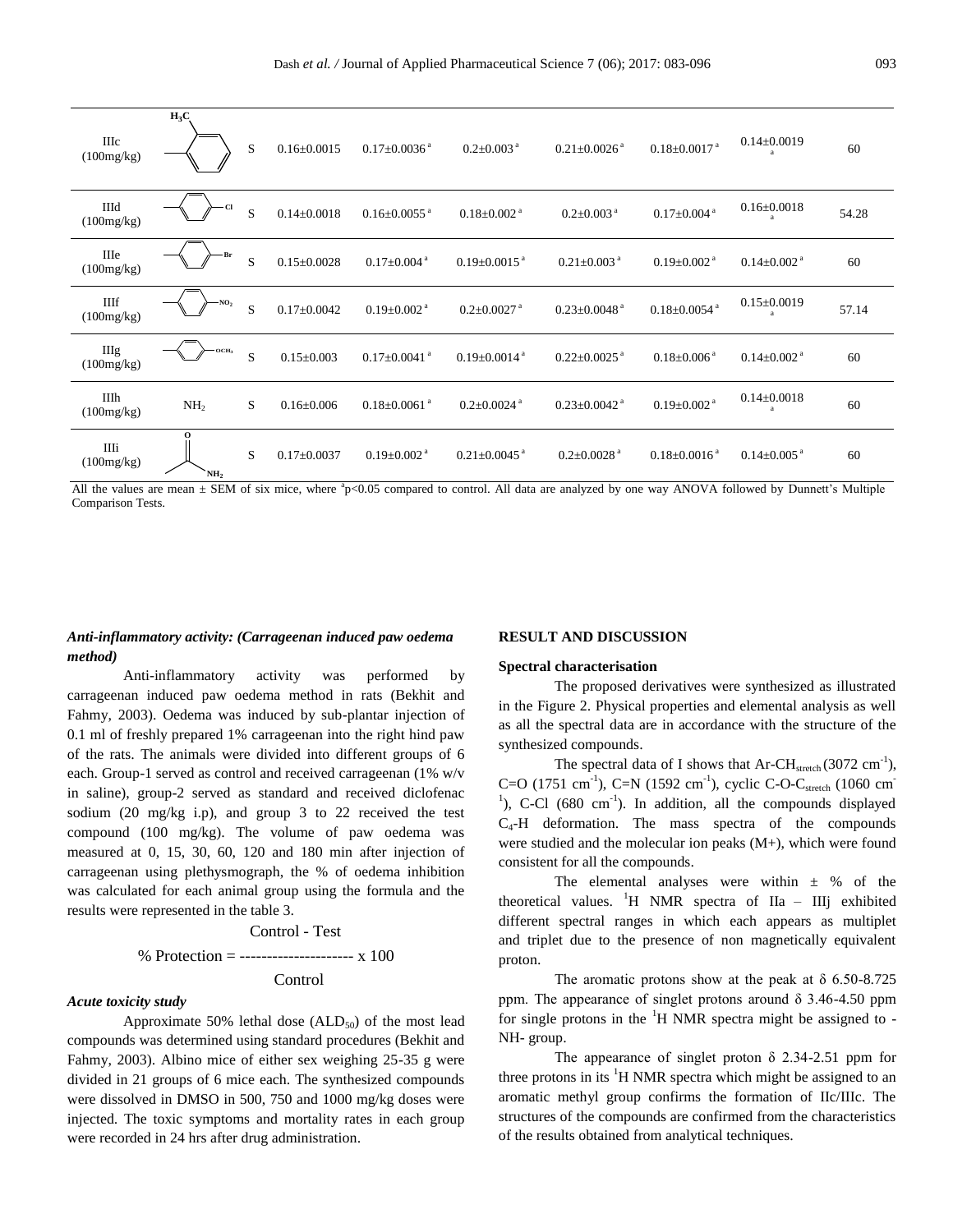

**Fig. 2:** Scheme for the synthesis of 7-chloro-3-[substituted (amino/ phenyl amino)]-2-phenyl quinazolin-4 (3H)-one/thione derivatives and 1- (7-chloro-4-oxo/-2 phenylquinazoline-3 (4H-yl)) substituted urea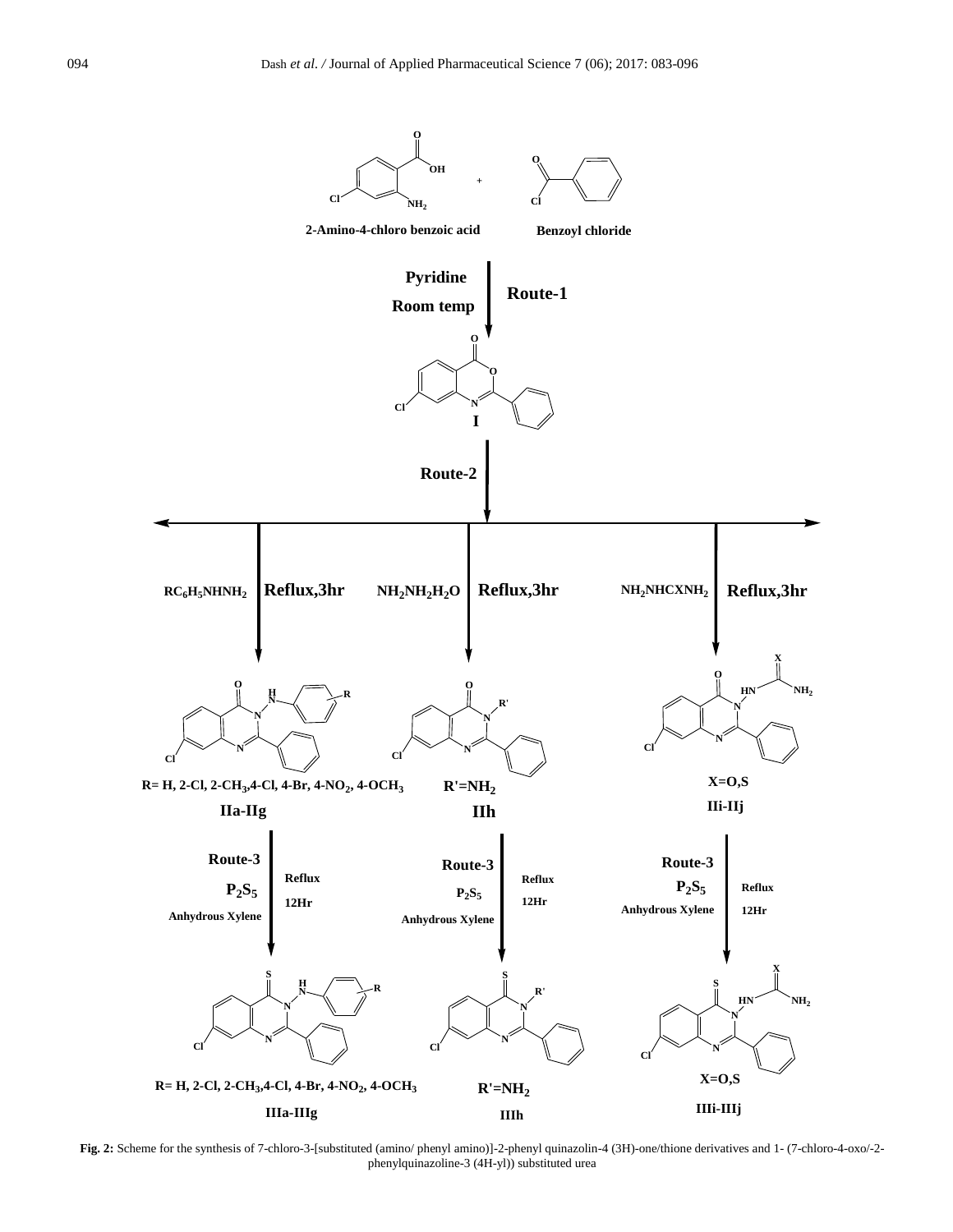# **Pharmacological activity**

#### *Anti-microbial activity*

 All the synthesized compounds were evaluated for their anti-bacterial and anti-fungal activities. A comparative antimicrobial study of the synthesized compounds with that of the standard drugs is effectively presented in table 1. The present study showed that some of the synthesized quinazoline derivatives performed significant anti-microbial potency. By correlating the structure of the sample compounds with their pharmacological activity, it has been observed that the compounds **IIg** and **IIh** showed potent activity against bacteria *S. aureus*, and *B. subtilis*. This may be due to the presence of electron donating substituents i.e  $NH<sub>2</sub>$  and p-methoxy phenyl hydrazine group substitution at the 3<sup>rd</sup> position of quinazoline ring. Similarly compounds like **IIc, IIi**, **IIj** also exhibited good activity aganist *A.niger* and *C.albicans* respectively due to the aforesaid reason.

The influence of these electron donating groups in improving the antimicrobial activity was revealed through literature (Fu *et al*., 2010). Compounds containing electron withdrawing groups such as 2-chloro phenyl hydrazine (**IIb**), 4 chloro phenyl hydrazine (**IId**), p-bromo phenyl hydrazine (**IIe**), pnitro phenyl hydrazine (**IIf**) did not exhibit significant antimicrobial activity. Compounds **IIIc, IIIg, IIIh, IIIi, IIIj** showed mild to moderate anti-microbial activity.

These substitutions are quiet similar to the structure i.e. IIc, IIg, IIh, IIi, IIj respectively. But there is a substitution at  $4<sup>th</sup>$ position with sulphur instead of oxygen in the quinazoline ring. So the alteration of activity may be due to the replacement in the quinazoline scaffold.

#### *Analgesic and anti-inflammatory activity*

 In the present study, we have screened the analgesic activity by tail immersion method and anti-inflammatory activity by carageenan induced paw edema method as shown in the table 2 and 3. Among the synthesized compounds, compounds **IIc** and **IIg** showed significant analgesic and anti-inflammatory activity as compared to the standard drug diclofenac sodium (20 mg/kg) respectively. This is assumed to be due to the presence of o-methyl phenyl hydrazine and p-methoxy phenyl hydrazine group at 3rd position of the quinazoline ring respectively. The literature survey showed that the therapeutic potency is due to the presence of alkyl or alkyloxy group (Alagarsamy *et al*., 2005). Similarly compounds containing an amino group (**IIh**), semicarbamoyl group (**IIi**), thiosemicarbamoyl group (**IIj**) showed good anti-inflammatory activity. The activity is probably due to the presence of electron donating substituents in the quinazoline scaffold as mentioned above (Alafeefy *et al*., 2010). Compounds (**IIIc, IIIg, IIIh, IIIi**  and **IIIj**) showed mild to moderate analgesic and antiinflammatory activity.

 The process of pain and inflammation includes sensitization of the nociceptors, transmission of signal of pain through impulses to the spinal cord and then the pain centre in the thalamus followed by integration of the sensation in the sensory cortex as pain (Yokota *et al*., 1989). Thus the anti-nociceptive action of the synthesized compounds may exert action either through peripherally or centrally at the site of the nociceptors. The potent inhibitory effects of the synthesized compounds of tail emersion method induced peripheral or cerebral mechanisms. This can only be pinpointed by investigating the effect of the compounds on the main sensitizers of the peripheral pain receptors mainly the prostaglandins.

The carrageenan induced edema is supposed to be mediated through the release of various pain mediators such as serotonin (5-Hydroxy typtamine), prostaglandin etc (Damas *et al*., 1999). Hence the experimentally observed anti-inflammatory activities of the compounds were found to be due to the inhibition of these mediators.

#### *Acute toxicity studies*

 Toxicological studies of the most promising antimicrobial (**IIc, IIg, IIh, IIi** and **IIj**) analgesic (**IIc** and **IIg**) and anti-inflammatory (**IIc, IIg, IIh, IIi** and **IIj**) active agents were performed using  $LD_{50}$  standard method in mice in 500, 750 and 1000 mg/kg (body weight). However, no toxic symptoms or mortality rates were observed 24 hr post administration implying their good safety margin. But apart from these synthesized compounds rest of the synthesized quinazoline derivatives induced urination while compounds induced calmness, muscle relaxation and vasodilation. However, no toxic symptoms or mortality rates were observed after 24 hr.

#### **CONCLUSION**

 A new series of quinazoline derivatives with a common skeleton were synthesised and evaluated for their anti-microbial, analgesic and anti-inflammatory principle. In general, electron donating group substituted derivatives exhibited better antimicrobial principle than electron withdrawing compounds. The quinazoline derivatives obtained from this research work indicates that the methyl/methoxy group in phenyl hydrazine ring at  $3<sup>rd</sup>$ position, amine, urea and thiourea substitution at  $3<sup>rd</sup>$  position of quinzoline derivatives are essential for anti-microbial, analgesic and anti-inflammatory principle.

Compounds **IIc, IIg, IIh, IIi** and **IIj** were found to be potent compound which may be effective as potential source for the development of anti-microbial, analgesic and antiinflammatory compound having common quinazoline scaffold with lesser side effects. Therefore the study deserves further investigation with respect to *in vitro* activity of the above potent quinazoline derivatives.

#### **ACKNOWLEDGMENTS**

 The authors acknowledged the assistance of SAIF, North-Eastern Hill University, Shillong, Meghalaya for analytical support regarding spectral analysis**.** 

#### **Financial support and sponsorship:** Nil.